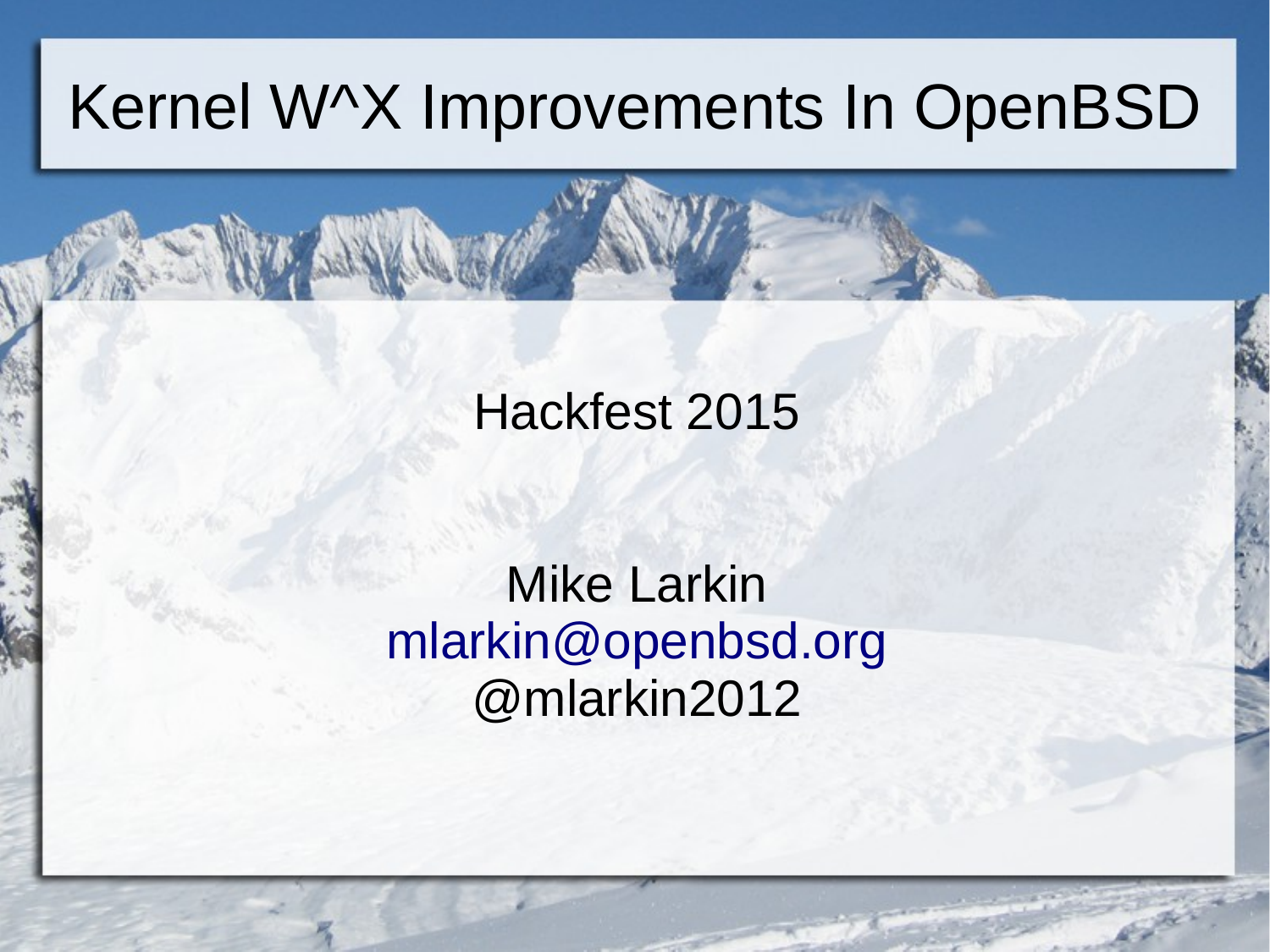#### About Myself

- Started hacking on OpenBSD in 2008
	- ACPI
	- S3 (suspend to RAM)
	- S4 (suspend to disk)
	- vmm
- Late last year, I started taking a look at improving W^X in OpenBSD's kernel ...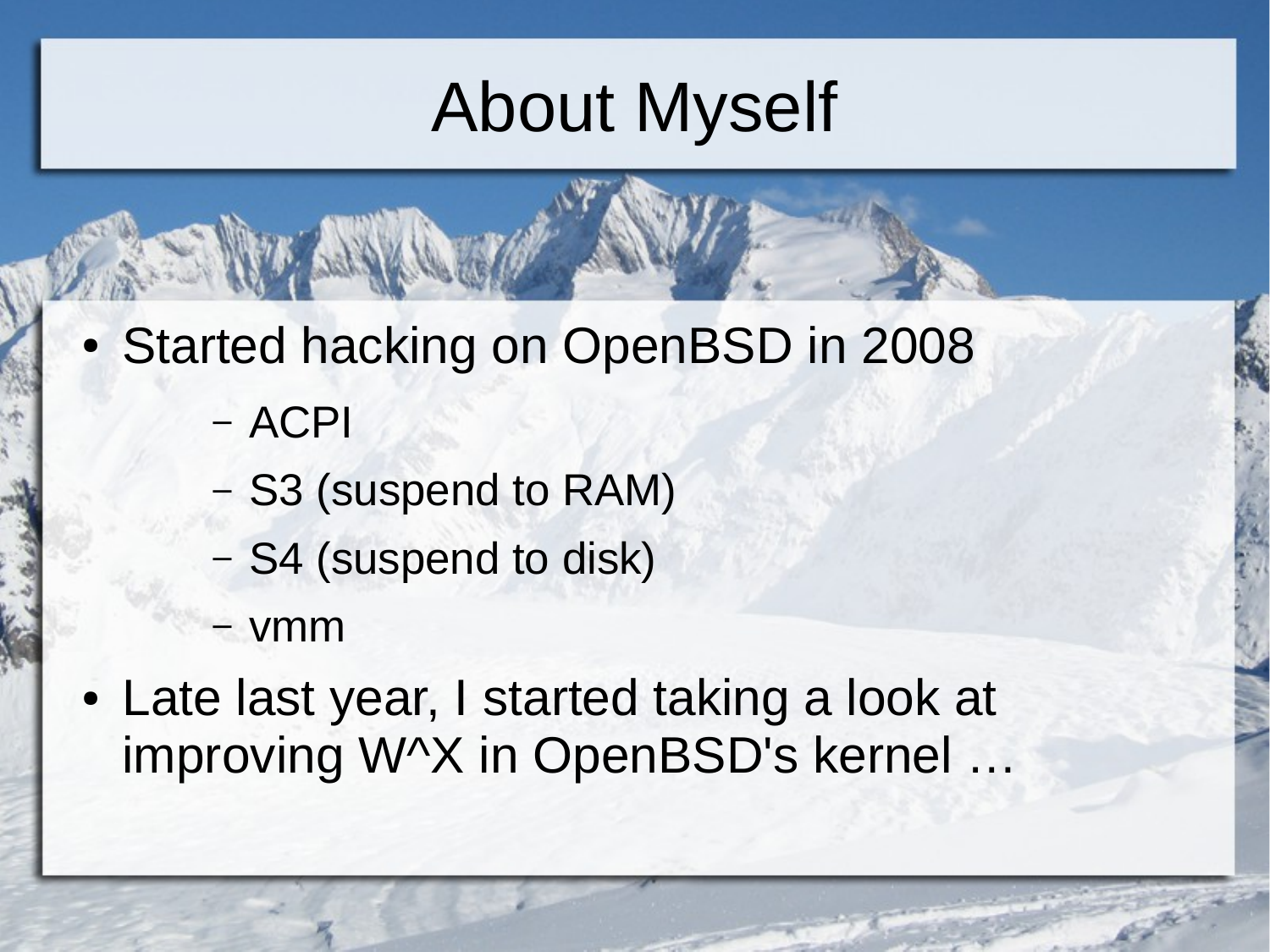#### About Myself

- Started hacking on OpenBSD in 2008
	- ACPI
	- S3 (suspend to RAM)
	- S4 (suspend to disk)
	- vmm
- Late last year, I started taking a look at improving W^X in OpenBSD's kernel ...
	- It was supposed to be a one month effort...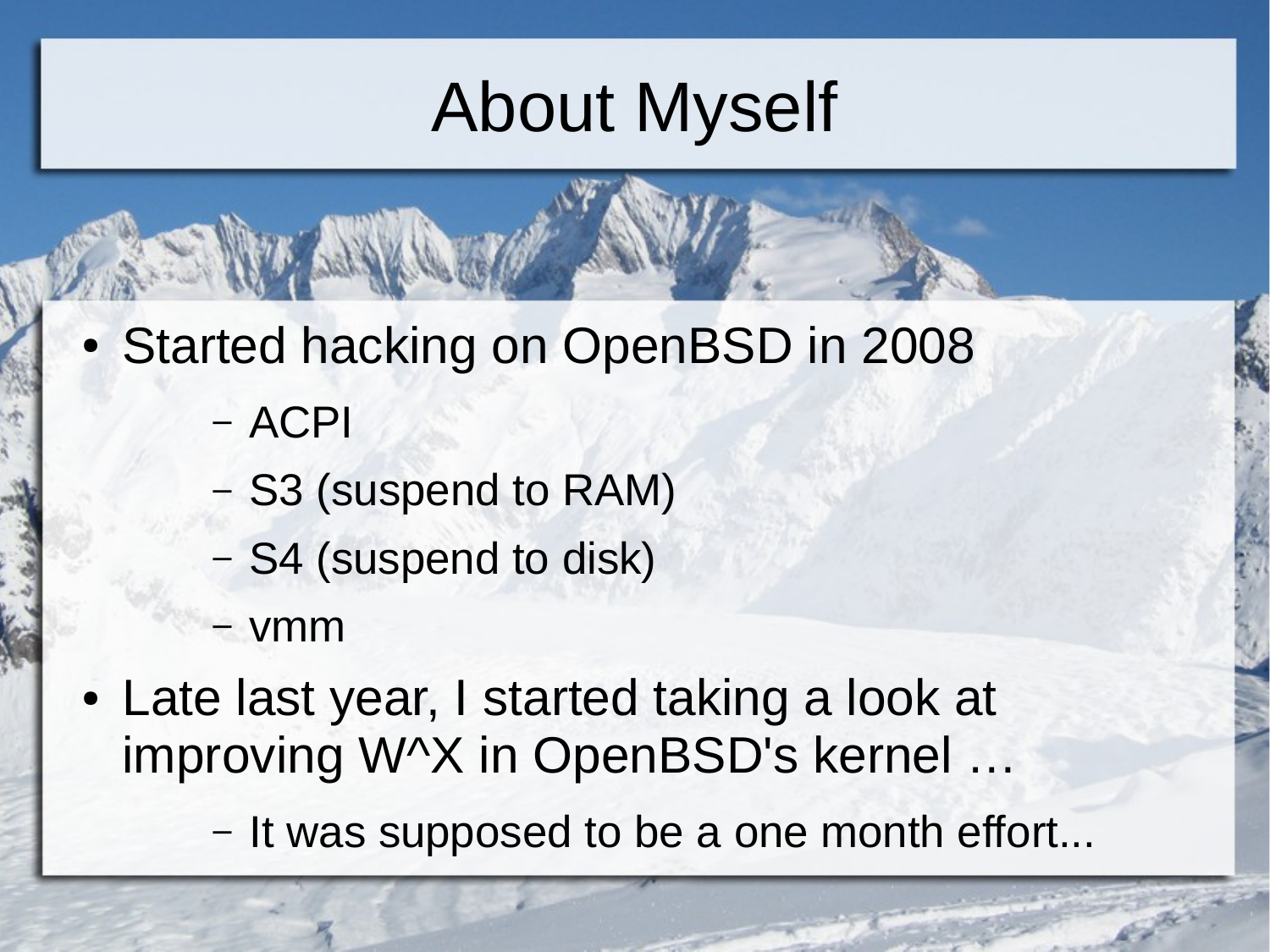#### About Myself

• I'm not a "security guy"

Improving  $W^{\wedge}X$  was an effort in improving *correctness*, not security

• Improve correctness, and sometimes you get security improvements for free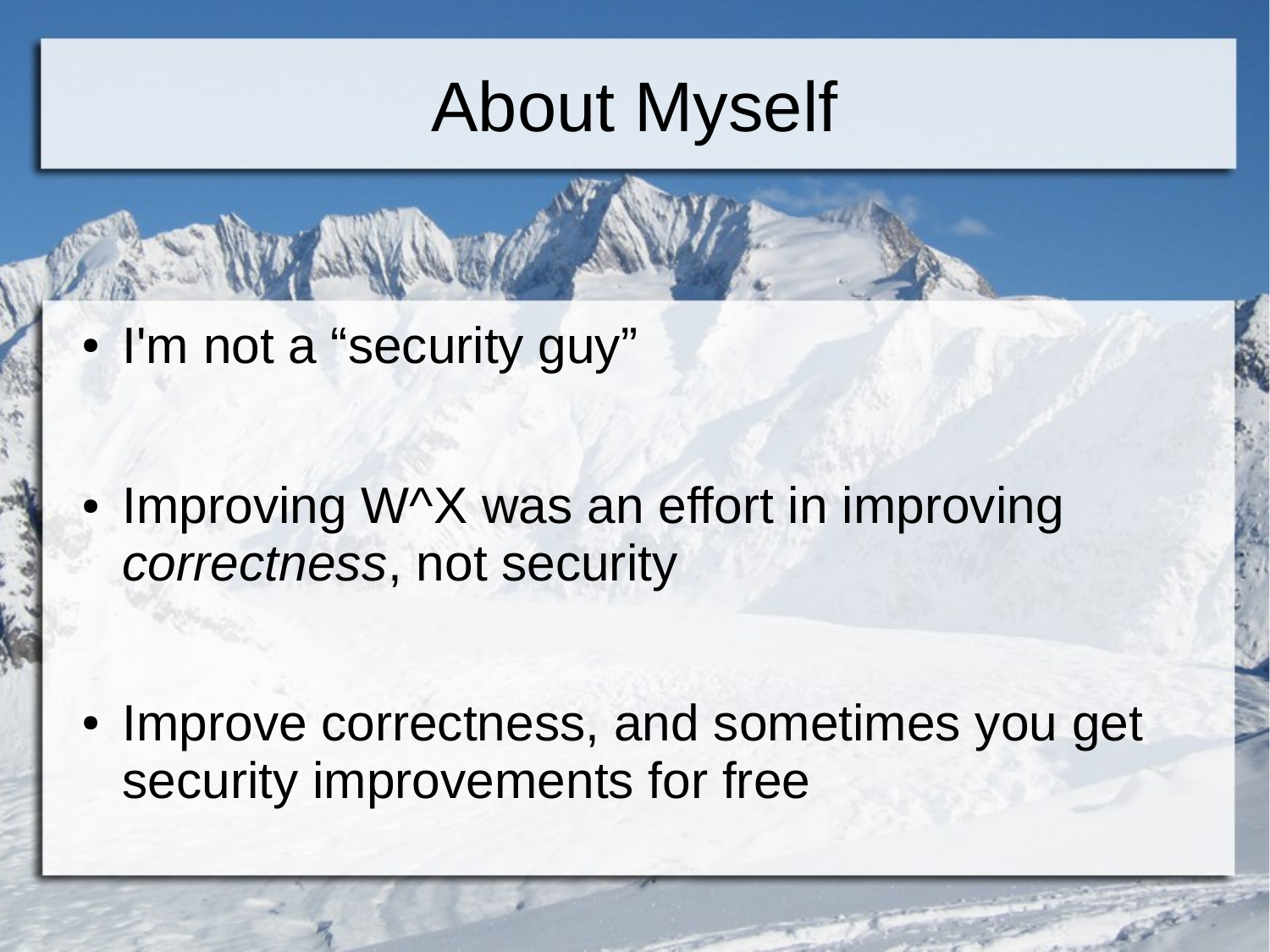#### $W^{\prime}X$  – What Is It?

- W^X is a *memory protection policy*
	- Memory should not be simultaneously writable and executable
- How is that policy *enforced*?
	- The OS drives processor hardware enforcement features
	- Both OS and CPU involved
- Both usermode (eg, processes) and kernel mappings can be protected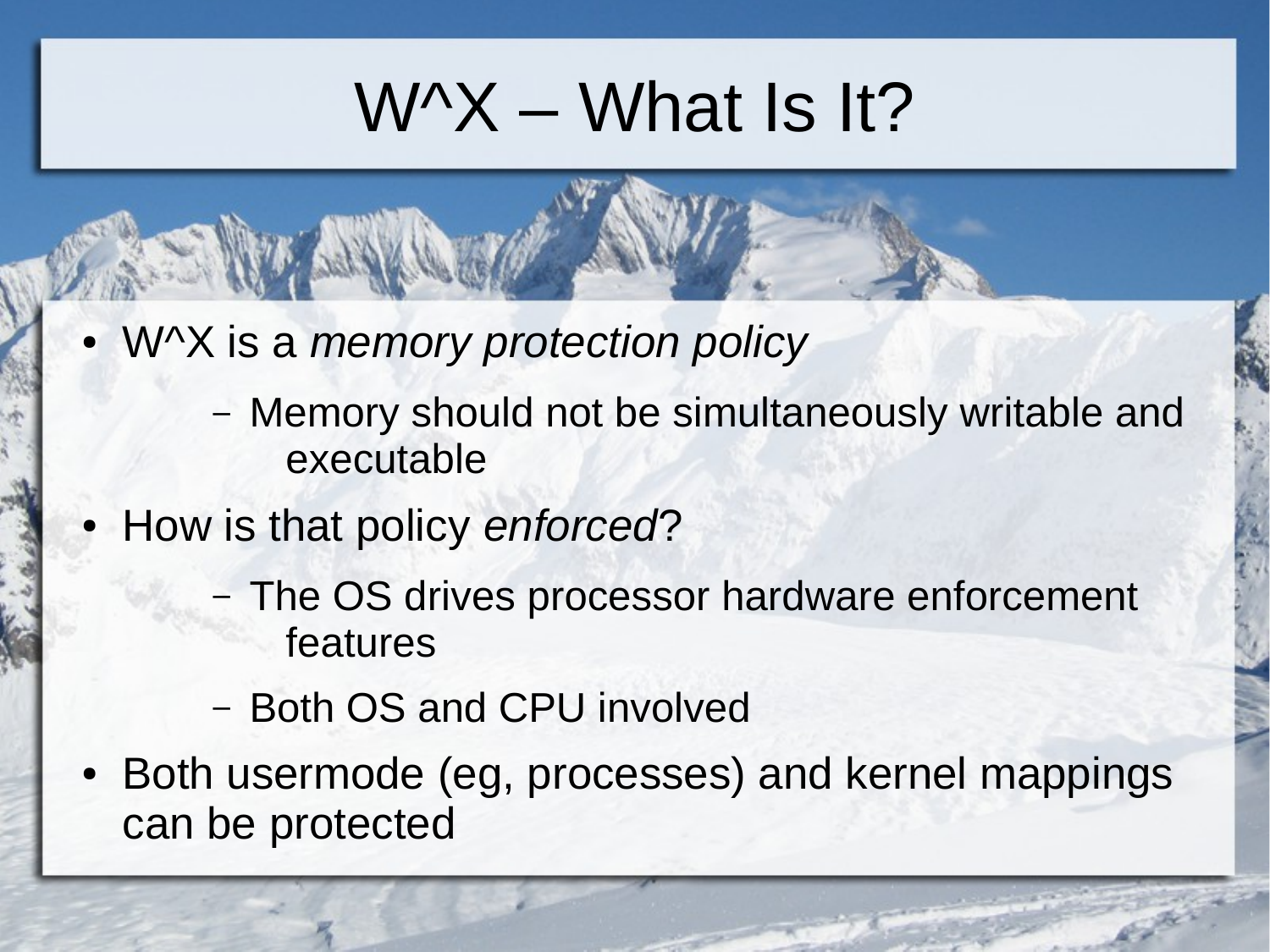#### W^X And OpenBSD

- OpenBSD has supported W^X in usermode for a long long time
	- More than 15 years
- Implemented with *page table permissions* on hardware architectures that support it
	- R/W/X bits or "R/W and NX bit"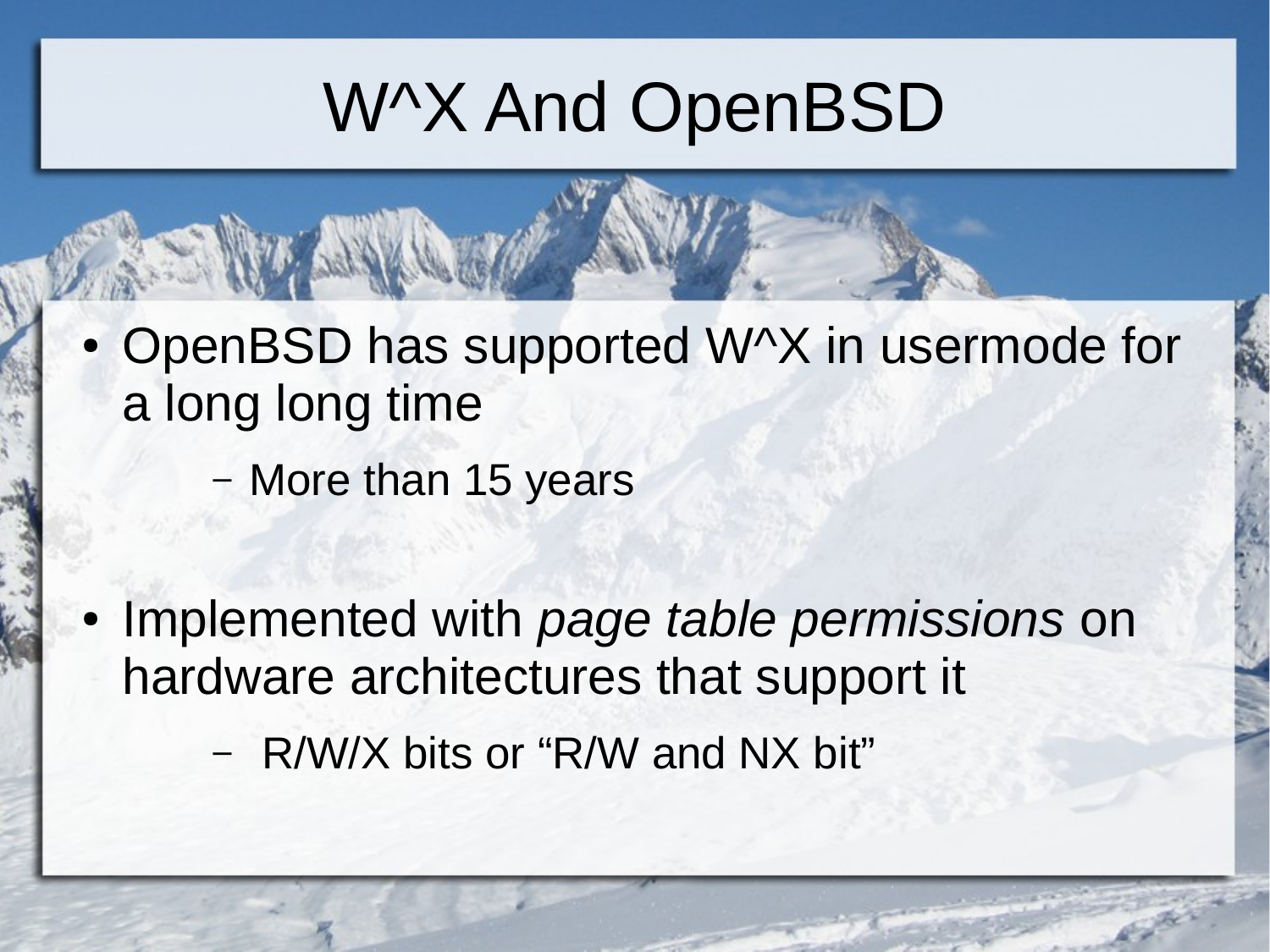#### W^X And OpenBSD

- The i386 platform historically did not have hardware "no execute" capability
	- Added later, requires PAE paging and a latemodel Pentium 4 or better

• Kernel mode W^X protection in OpenBSD came later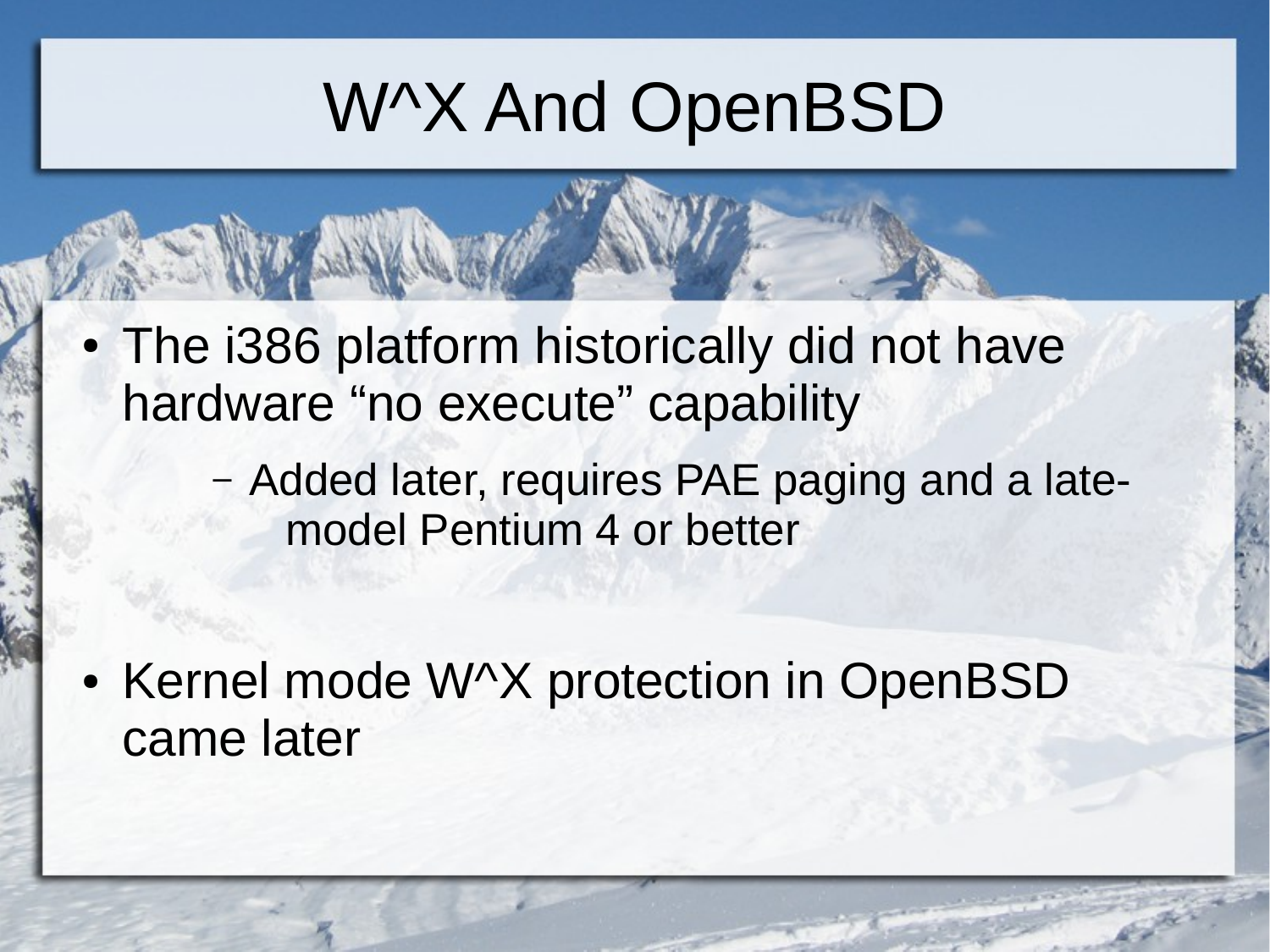#### W^X In The OpenBSD Kernel

- In Oct 2014, I was not a W^X hacker
	- Then I casually read this commit:

#### /sys/arch/amd64/amd64/pmap.c

revision 1.75 date: 2014/10/18 17:28:34; author: kettenis; state: Exp; lines +2/-2; Make sure the direct map isn't executable on hardware that allows us to do so. Enforcing W^X in the kernel like this mitigates at least some ret2dir attacks.

• I then wondered what other areas were not protected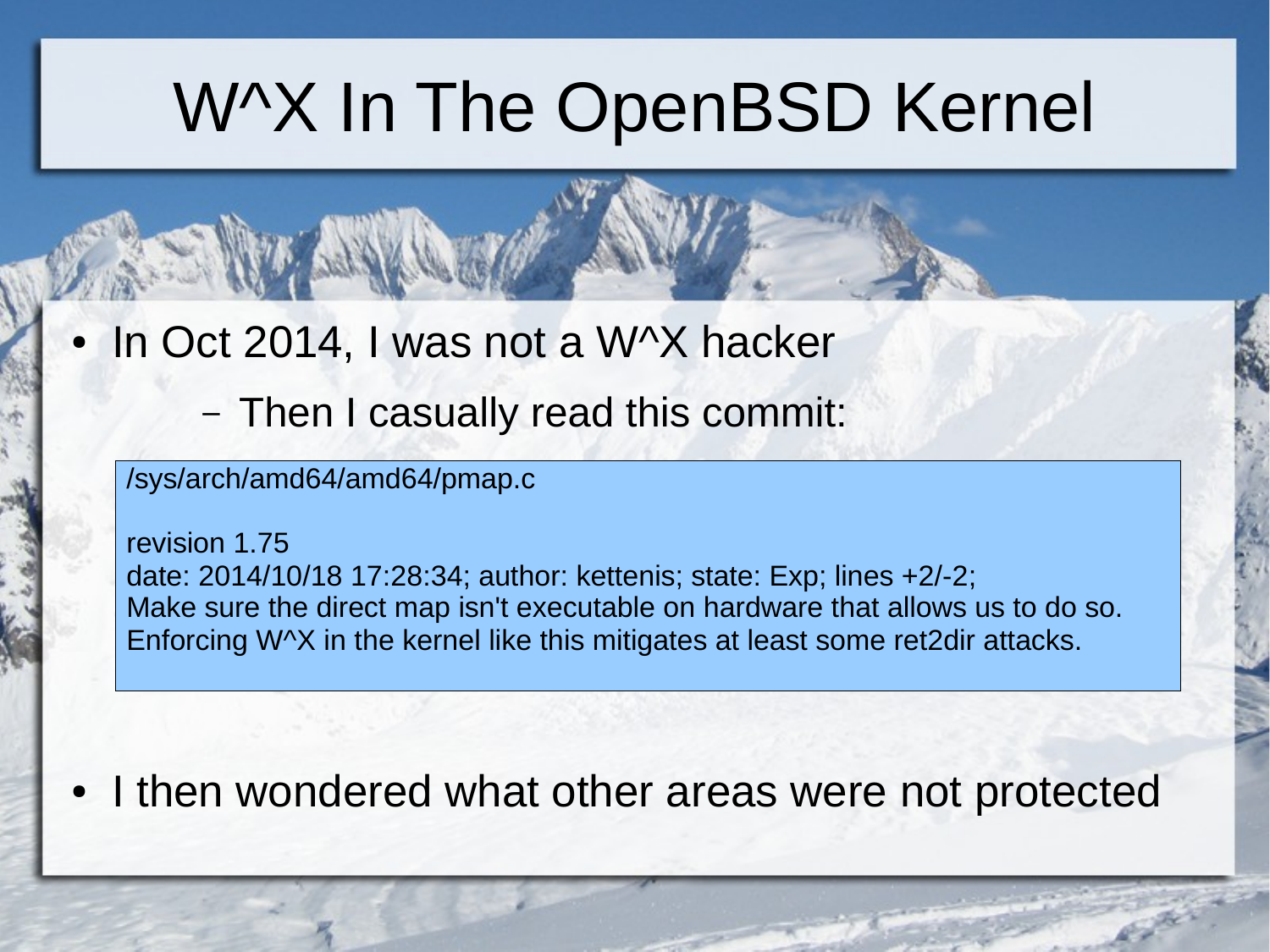#### W^X In The OpenBSD Kernel

• Looking at the protection bits in the kernel, I found many areas with incorrect protection

- Slowly, we started fixing things
	- amd64 was more or less done by Jan/Feb 2015
	- i386 . Ugh.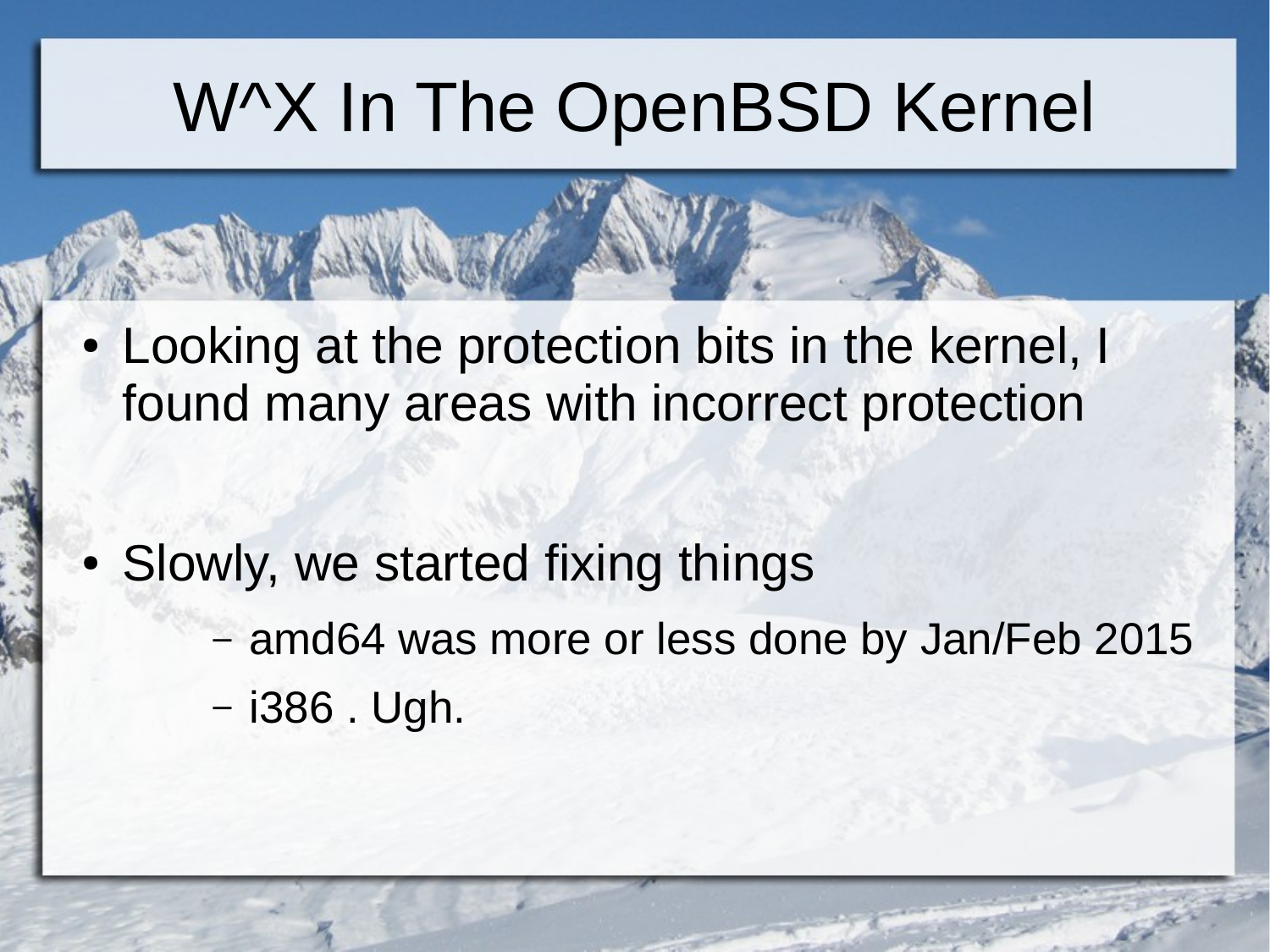• When a process issues a malloc / mmap call ...

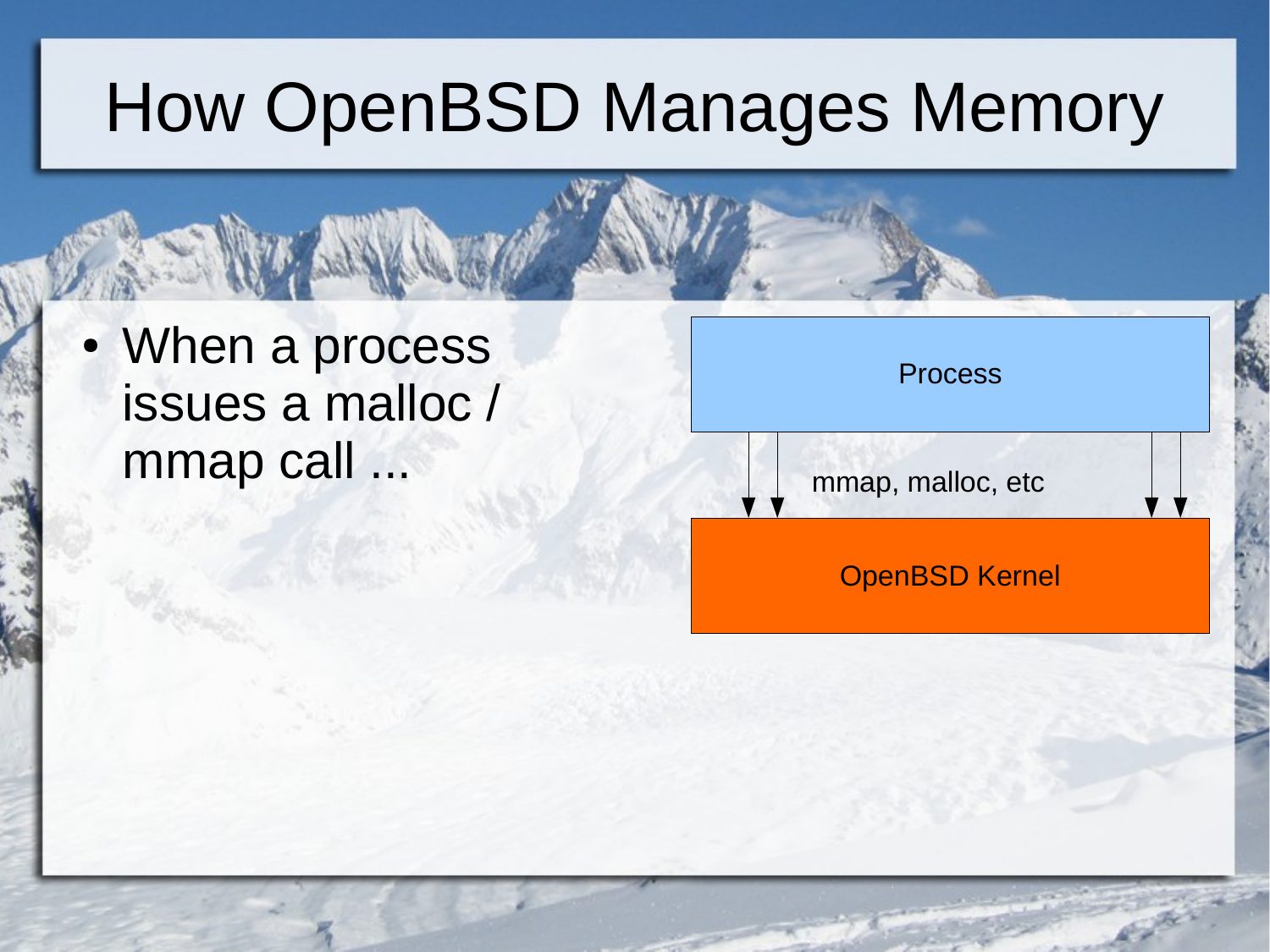- When a process issues a malloc / mmap call ...
- Multiple layers of the OpenBSD kernel cooperate to manage the memory allocated to the process

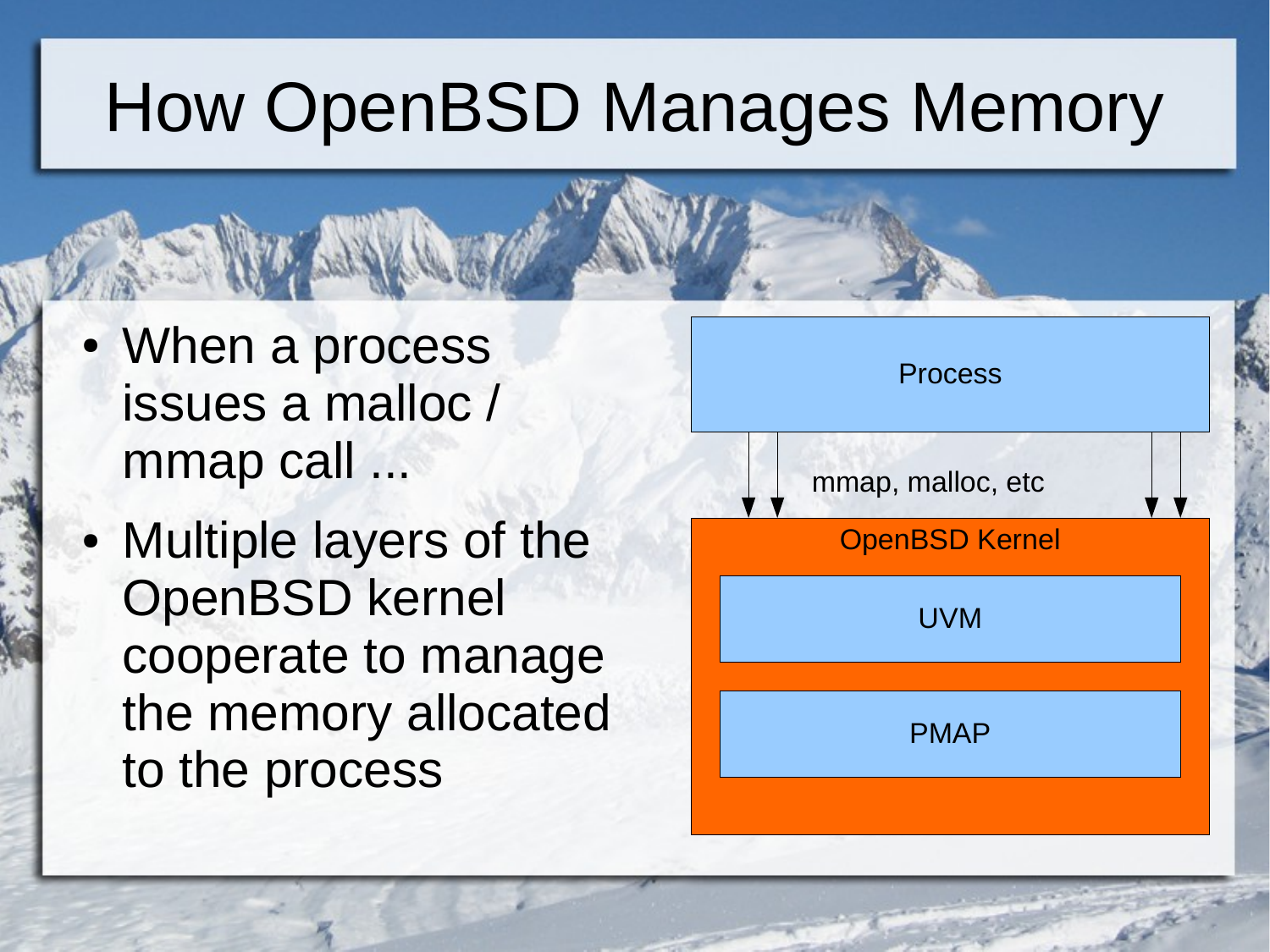- The UVM layer is a machine independent (MI) memory manager
- Handles where memory is allocated, process memory maps, file-backed mmaps, etc.

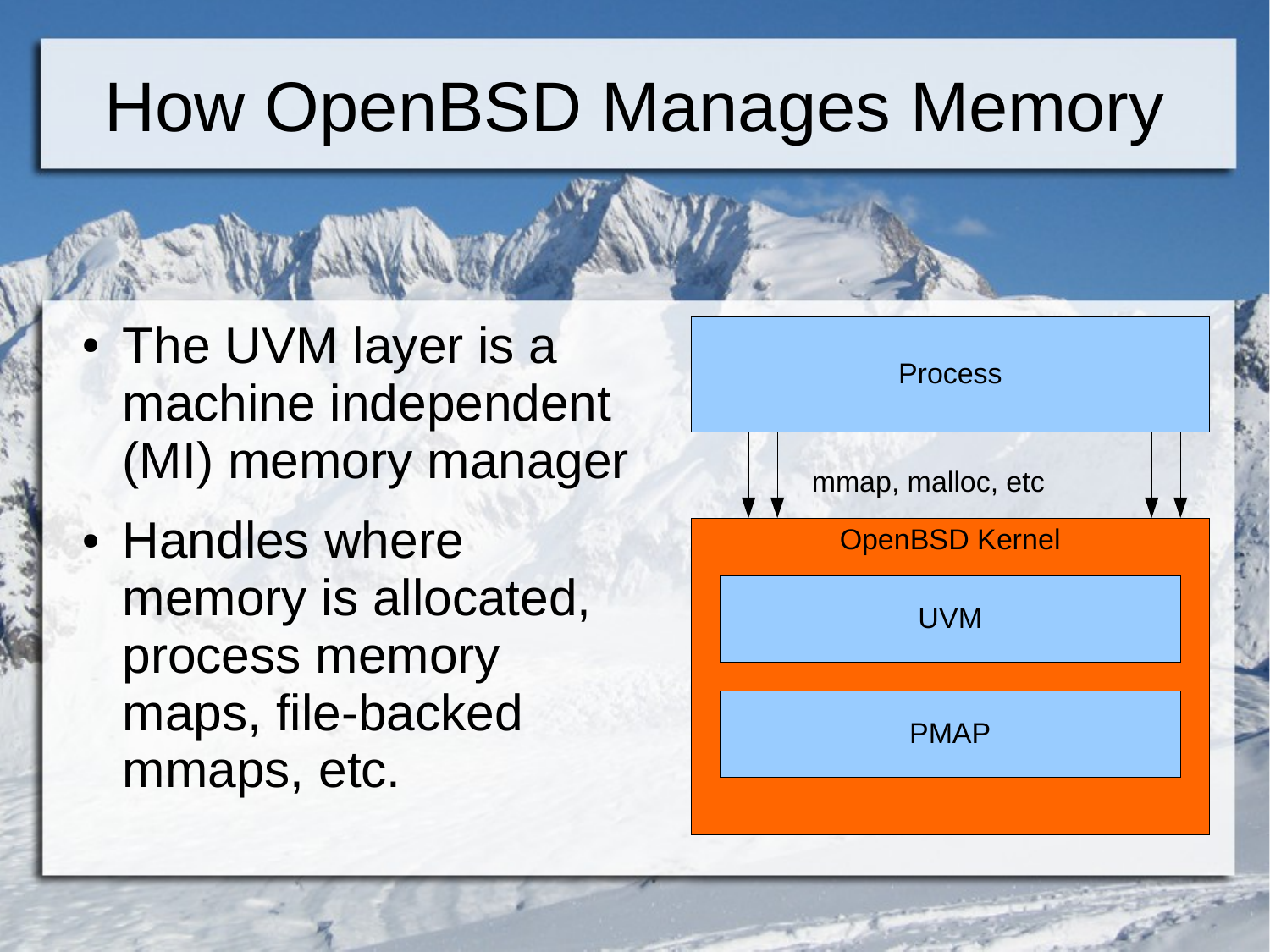- The pmap layer is a machine dependent (MD) module
	- Different for each architecture
- Manages page tables at the hardware level

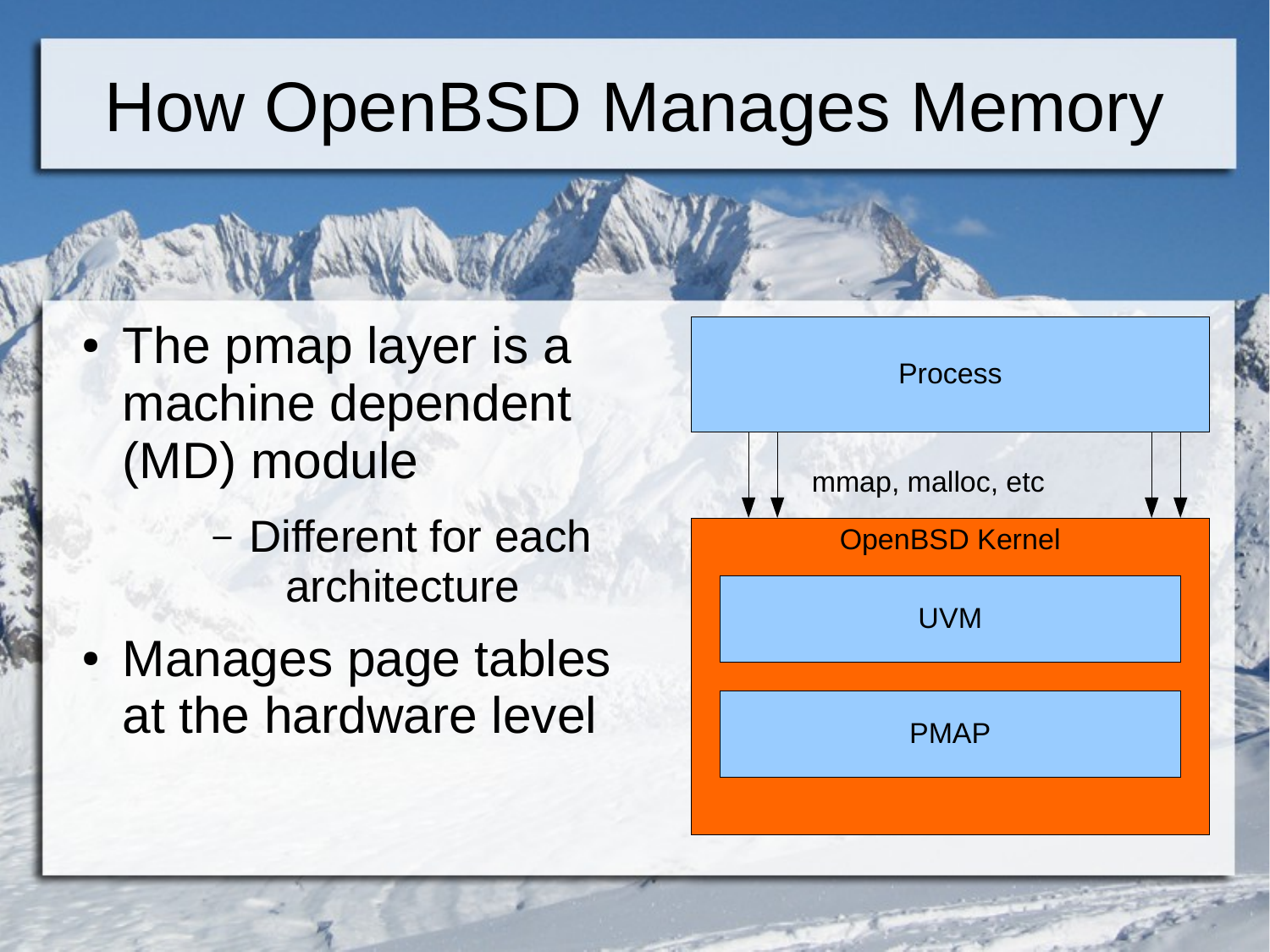- As a memory protection policy, W^X is enforced at *both* layers in OpenBSD
	- UVM won't let you ask for W and X
	- pmap always encodes proper permissions

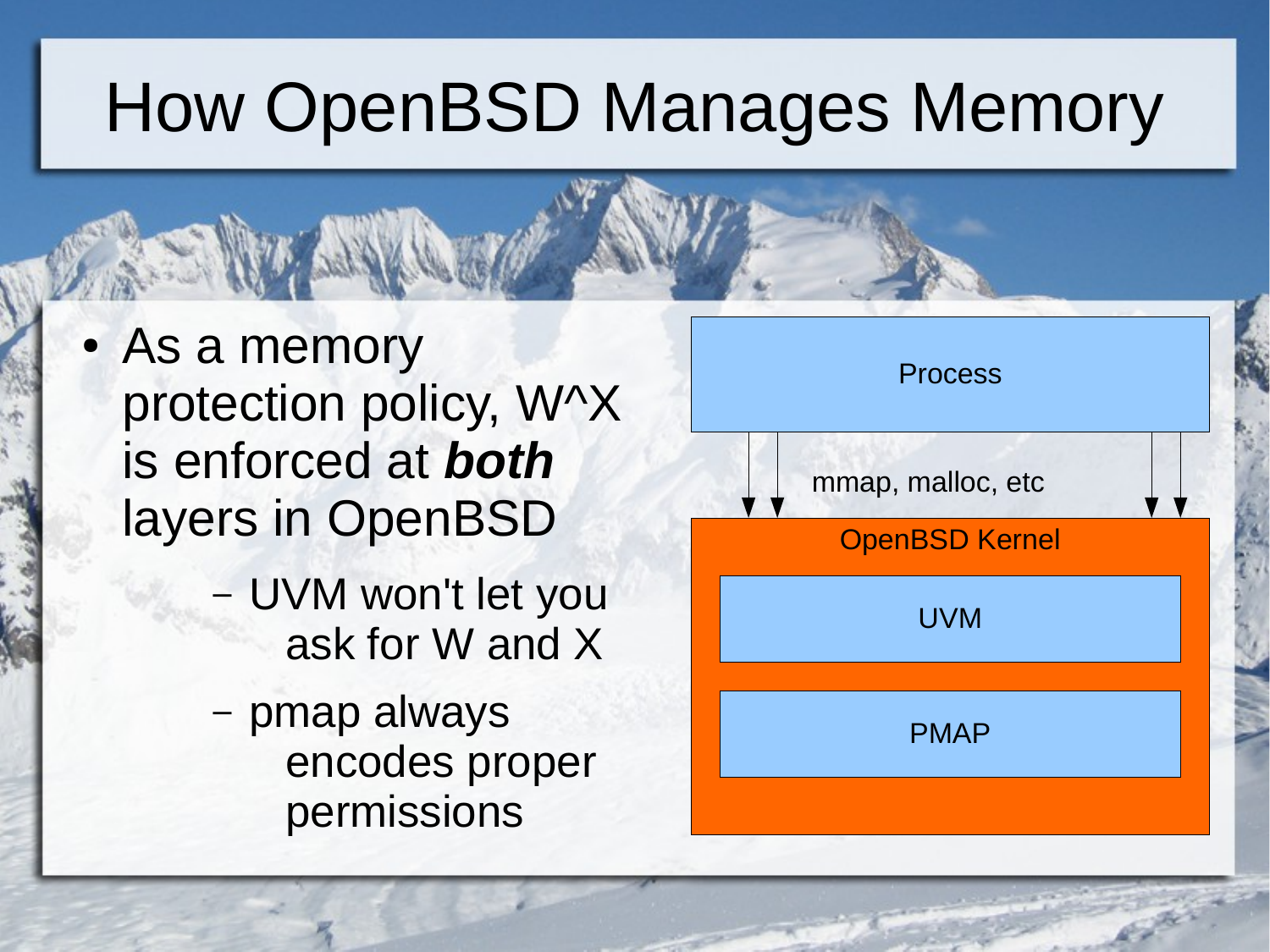#### • For example, in /sys/uvm/uvm\_map.c:

 $if$  (map == kernel\_map &&  $(pnot & (PROT_WRITE || PROT_EXEC)) == (PROT_WRITE || PROT_EXEC))$ panic("uvm\_map: kernel map W^X violation requested");

• No fuss, we just panic the machine.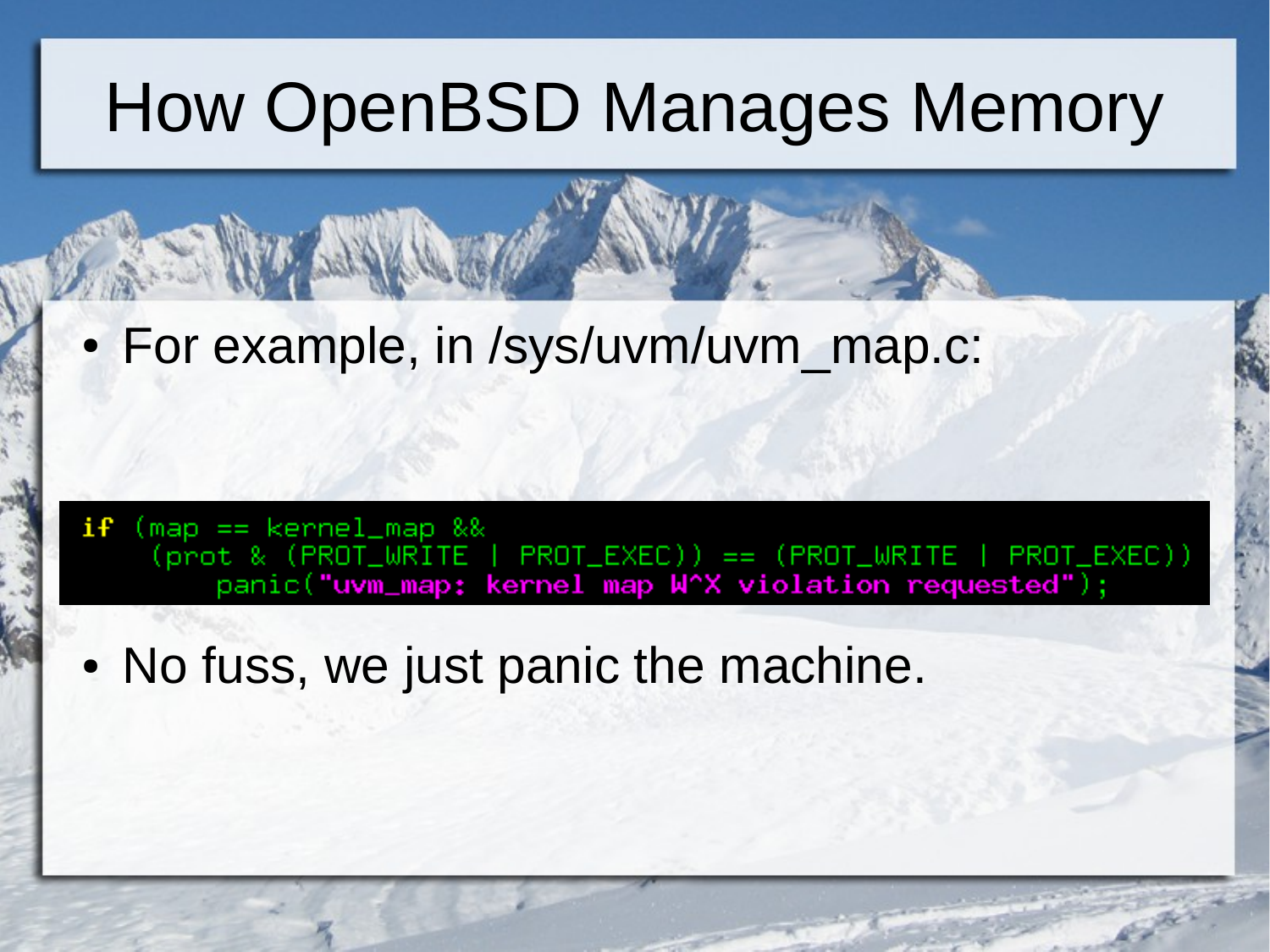## Fixing Kernel W^X

- We have all the pieces in place now to enforce W^X
	- UVM enforcing sane requests
	- pmap code to enforce proper page permissions
	- Hardware that enforces the permissions
- So all we need to do now is identify all the different areas that need different permissions, and set everything up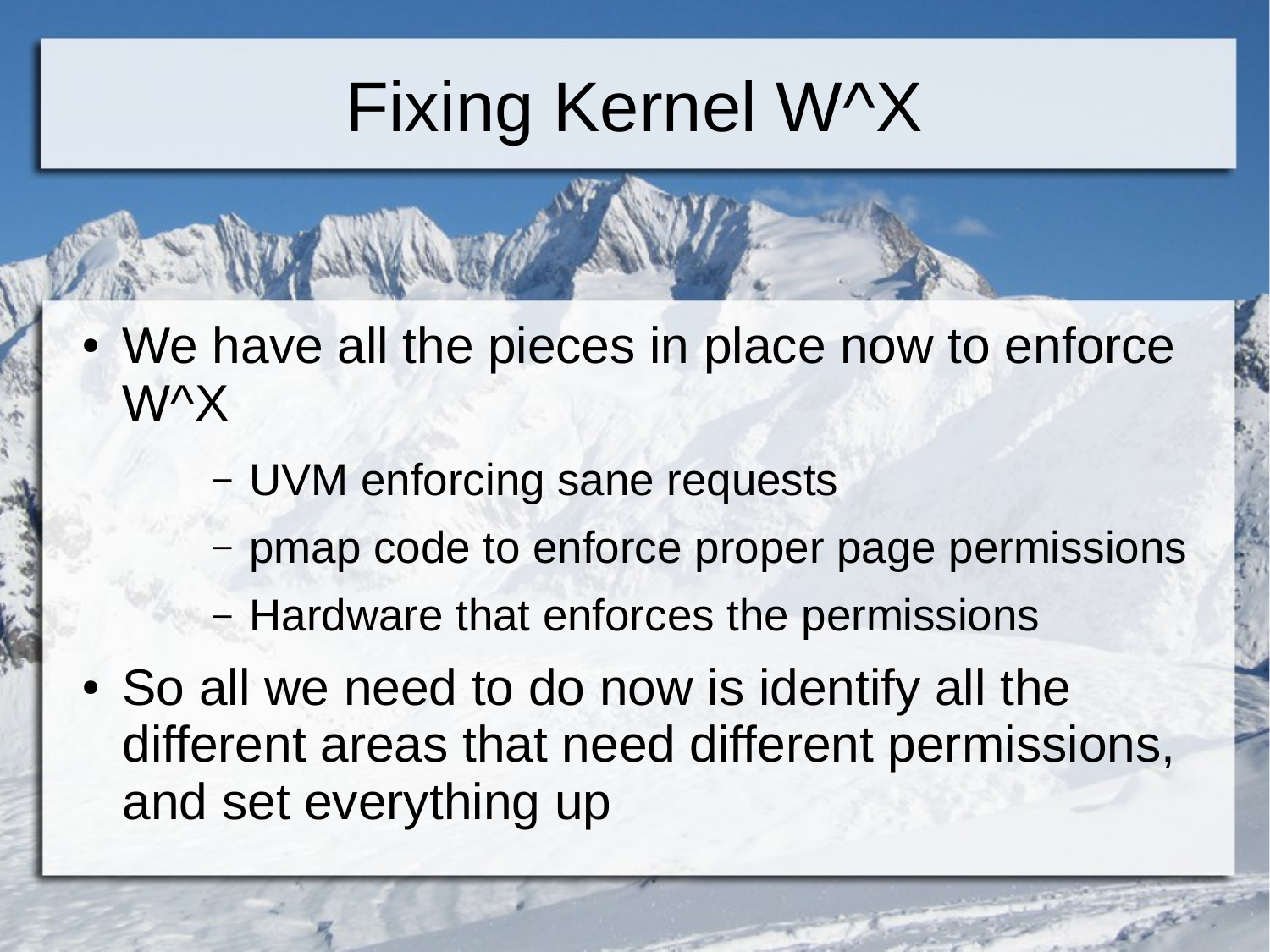• Like most OSes, the virtual address (VA) space on OpenBSD amd64 is split into various regions

| Kernel Image              |                                               |
|---------------------------|-----------------------------------------------|
| Direct Map                | 0xfffffff8000000000                           |
| N                         | 0xfffffff0000000000                           |
| Kernel Space              | 2                                             |
| L1 table (PTE pages)<br>S | 0xffff800000000000<br>0x00007f8000000000<br>2 |
| User Space                | 0x0000000000000000                            |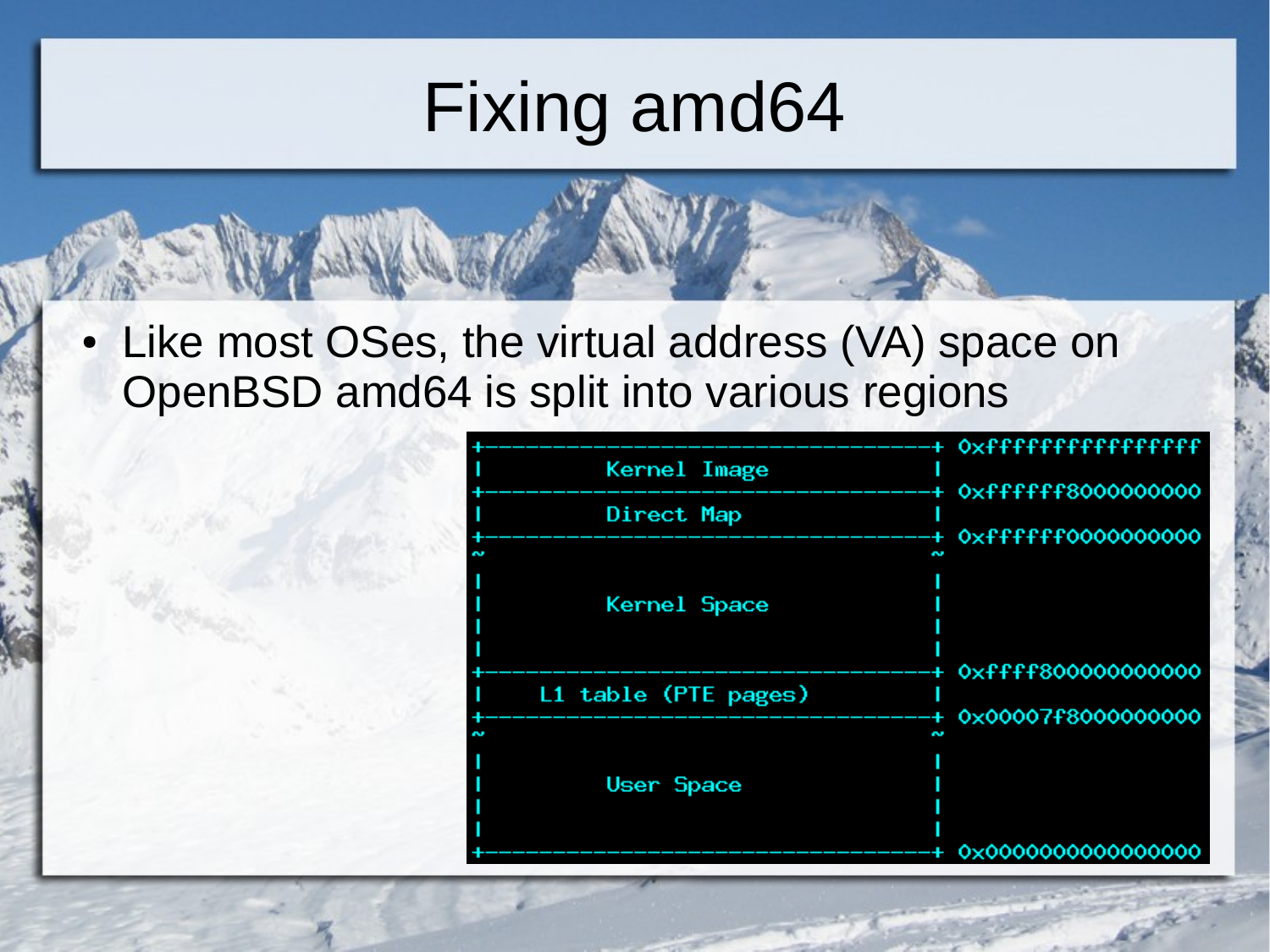• Like most OSes, the virtual address (VA) space on OpenBSD amd64 is split into various regions

|                             | <b>Kernel Image</b>  | + 0xffffffffffffffffff                       |
|-----------------------------|----------------------|----------------------------------------------|
| For this talk, I'm focusing | Direct Map           | 0xffffff800000000                            |
| on this area                | Kernel Space         | 00000000097777-+<br>w                        |
|                             | L1 table (PTE pages) | + 0xffff800000000000<br>+ 0x00007f8000000000 |
|                             | User Space           | S<br>0x0000000000000000                      |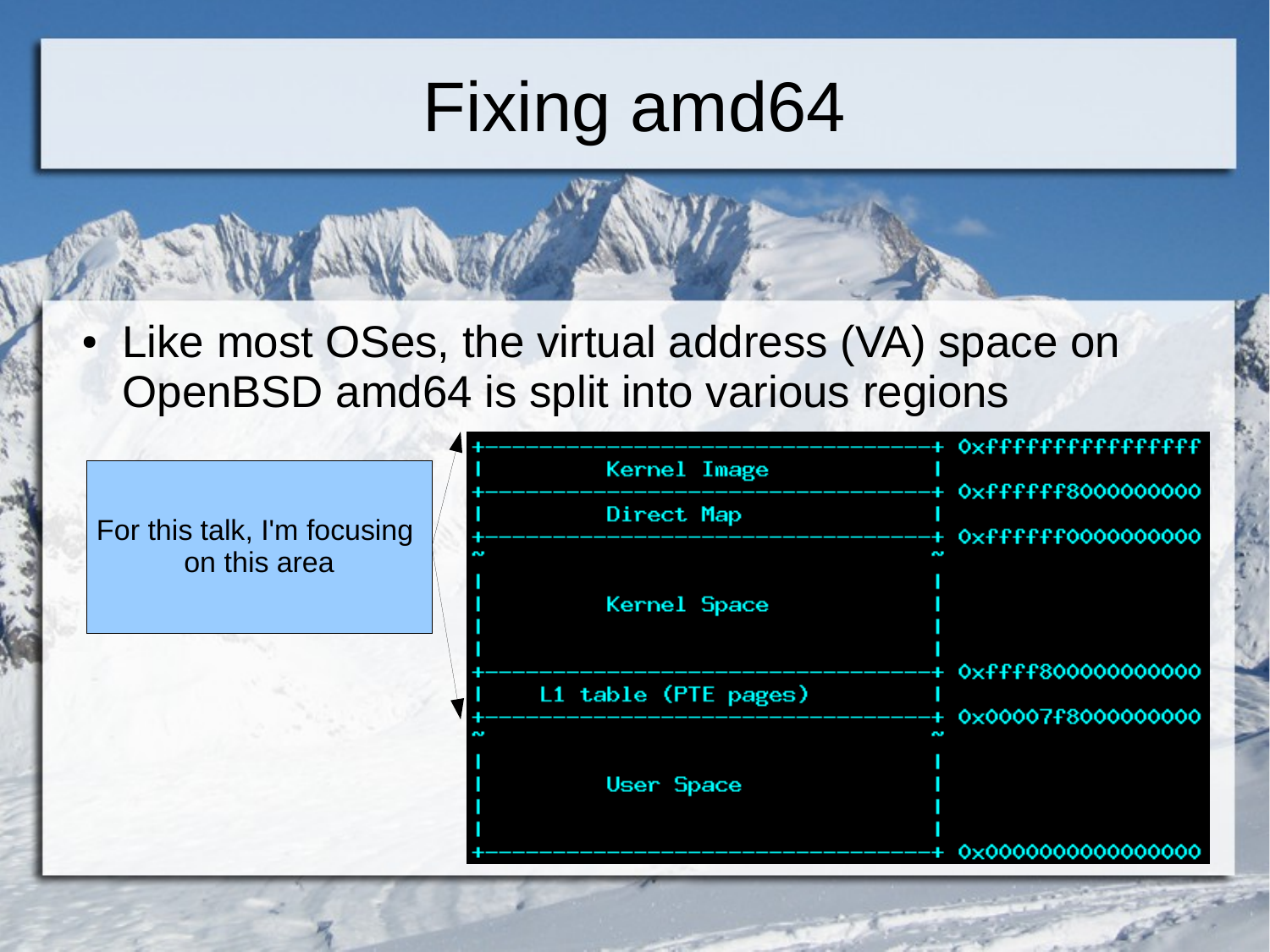- As earlier shown, the first commit to fix W^X in amd64 was the fix for the direct map region
	- That only leaves 3 more regions, how hard could that be?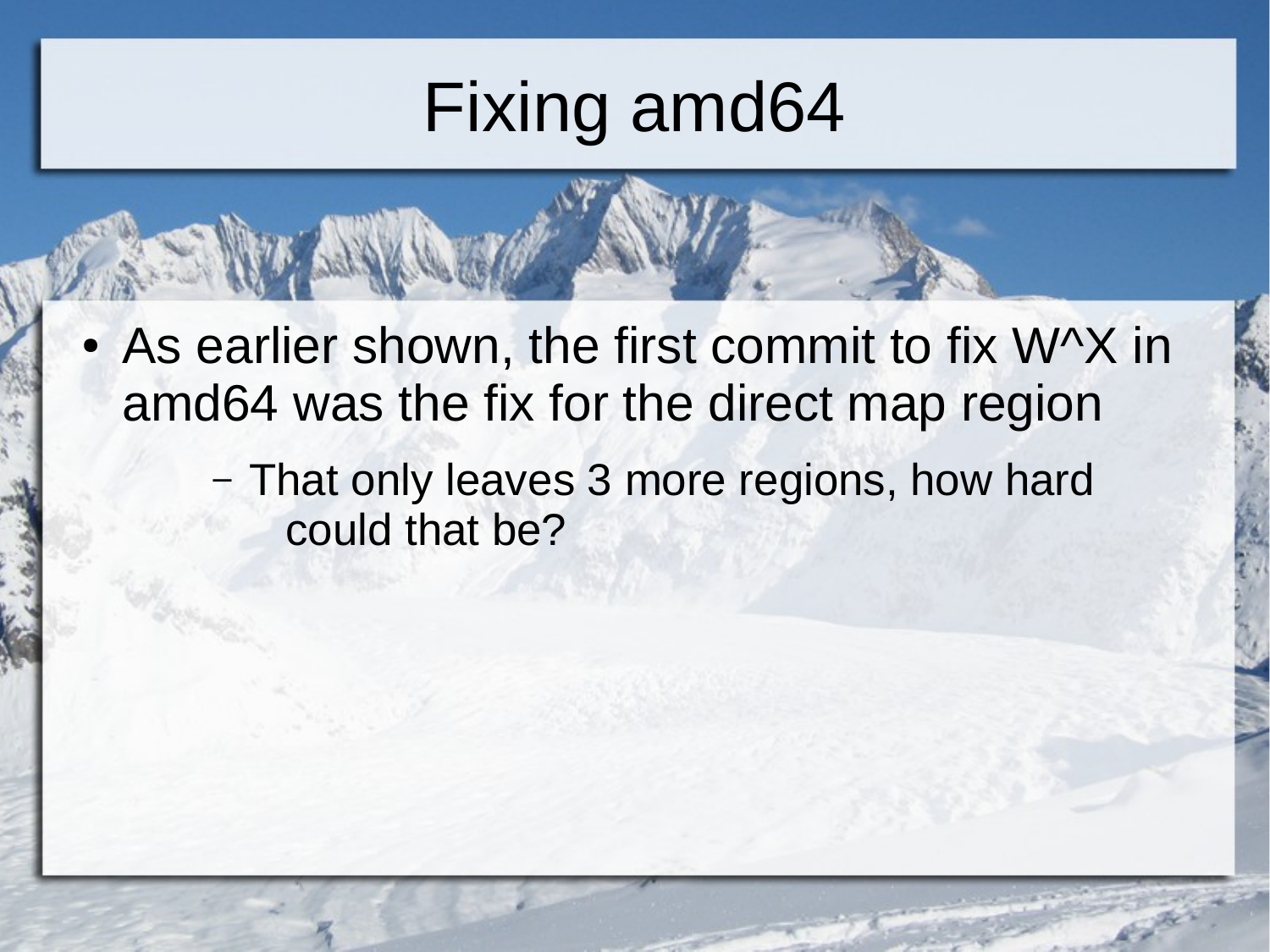- As earlier shown, the first commit to fix W^X in amd64 was the fix for the direct map region
	- That only leaves 3 more regions, how hard could that be?
	- If only it was that easy ...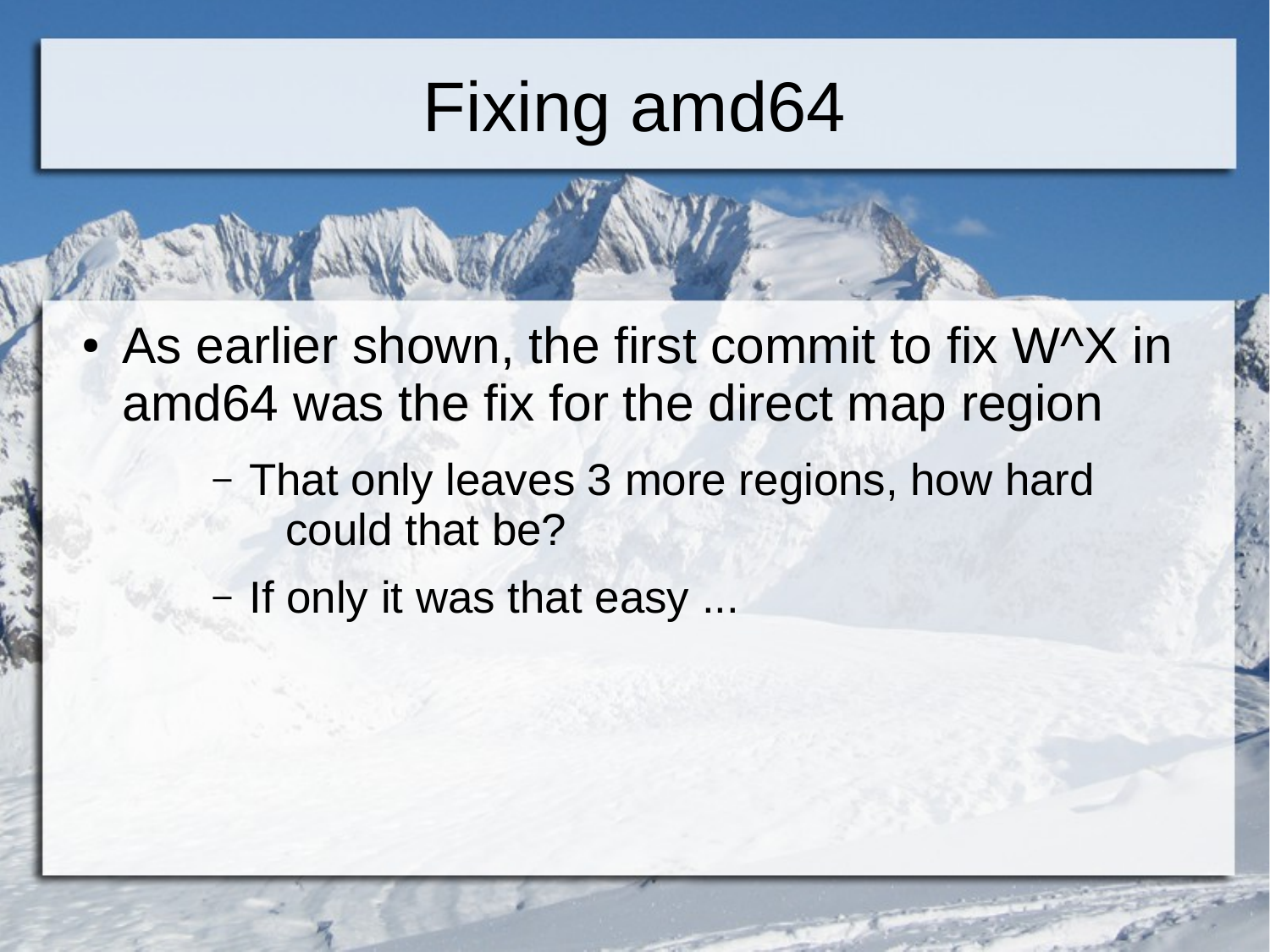• The kernel area itself is subdivided

• Can't apply same (RW or RX) permissions to everything

| fffffffff81000000 A kernel_text    |                                      |
|------------------------------------|--------------------------------------|
| fffffffff81685f9c A etext          |                                      |
| fffffffff81686000 A __rodata_start |                                      |
| fffffffff81895880 A _erodata       |                                      |
| fffffffff81896000 A __data_start   |                                      |
| fffffffff818d7000 A __bss_start    |                                      |
| fffffffff818d7000 A _edata         |                                      |
|                                    | fffffffff81975000 A __kernel_bss_end |
| fffffffff81a00000 A _end           |                                      |
| fffffffff81a00000 A end            |                                      |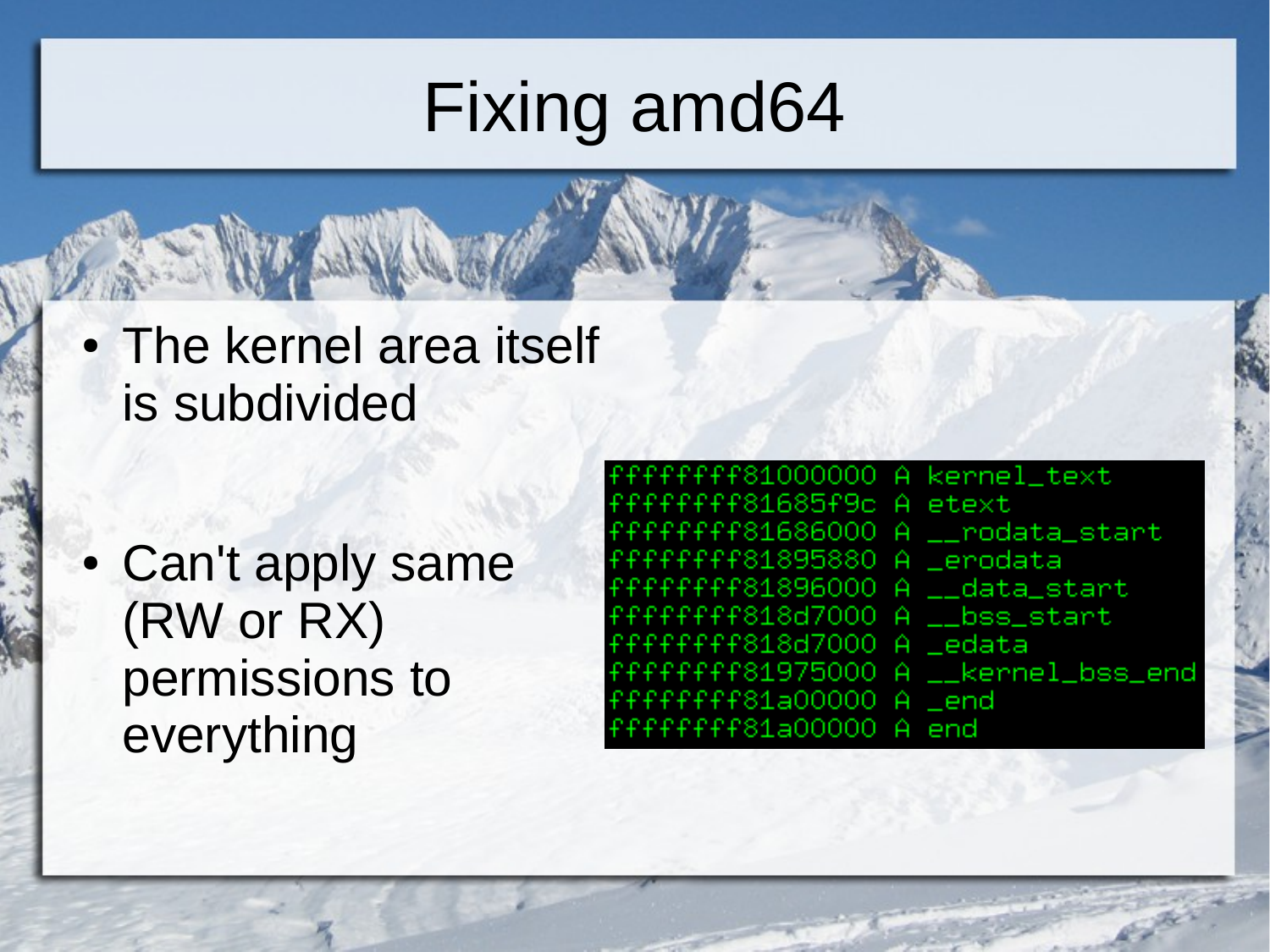• Kernel text gets RX

| fffffffff81000000 A kernel_text    |
|------------------------------------|
| fffffffff81685f9c A etext          |
| fffffffff81686000 A __rodata_start |
| fffffffff81895880 A _erodata       |
| fffffffff81896000 A __data_start   |
| fffffffff818d7000 A __bss_start    |
| fffffffff818d7000 A _edata         |
|                                    |
| fffffffff81a00000 A _end           |
| fffffffff81a00000 A end            |
|                                    |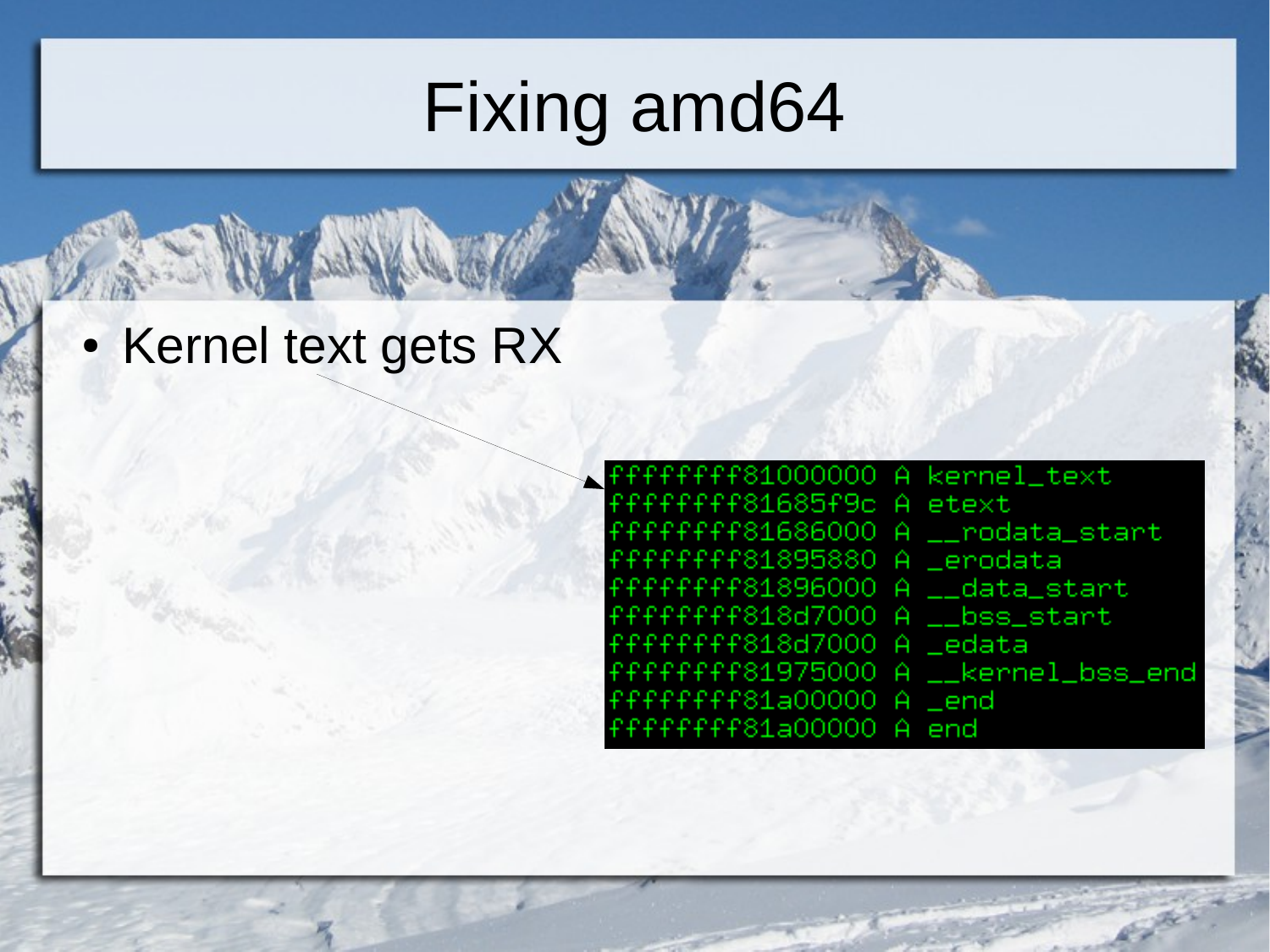- Kernel text gets RX
- RO data gets R

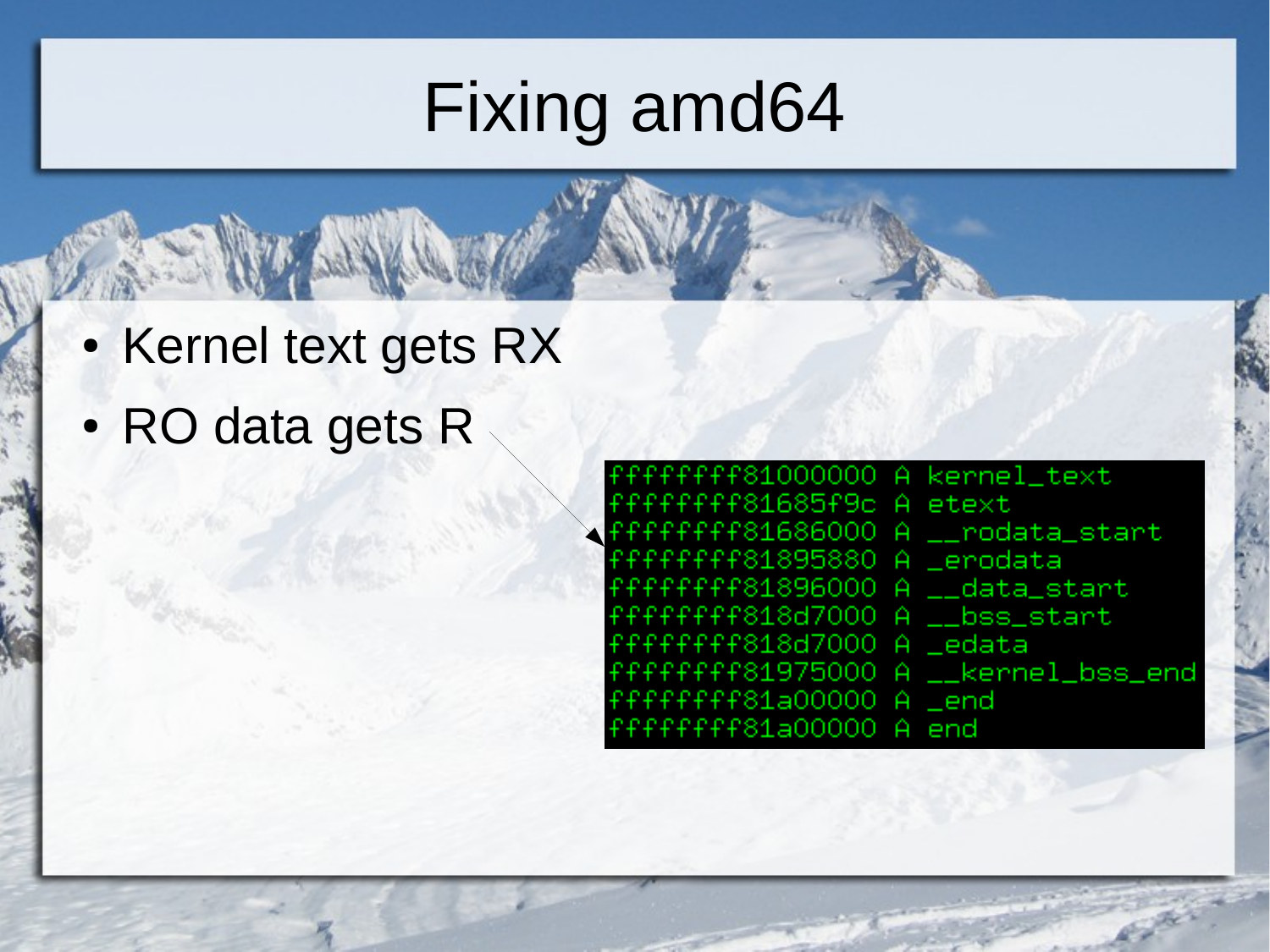- Kernel text gets RX
- RO data gets R
- Data gets RW

| fffffffff81000000 A kernel_text    |
|------------------------------------|
| fffffffff81685f9c A etext          |
| fffffffff81686000 A __rodata_start |
| fffffffff81895880 A _erodata       |
| fffffffff81896000 A __data_start   |
| fffffffff318d7000 A - bss start    |
| fffffffff818d7000 A _edata         |
|                                    |
| fffffffff81a00000 A <b>Lend</b>    |
| fffffffff81a00000 A end            |
|                                    |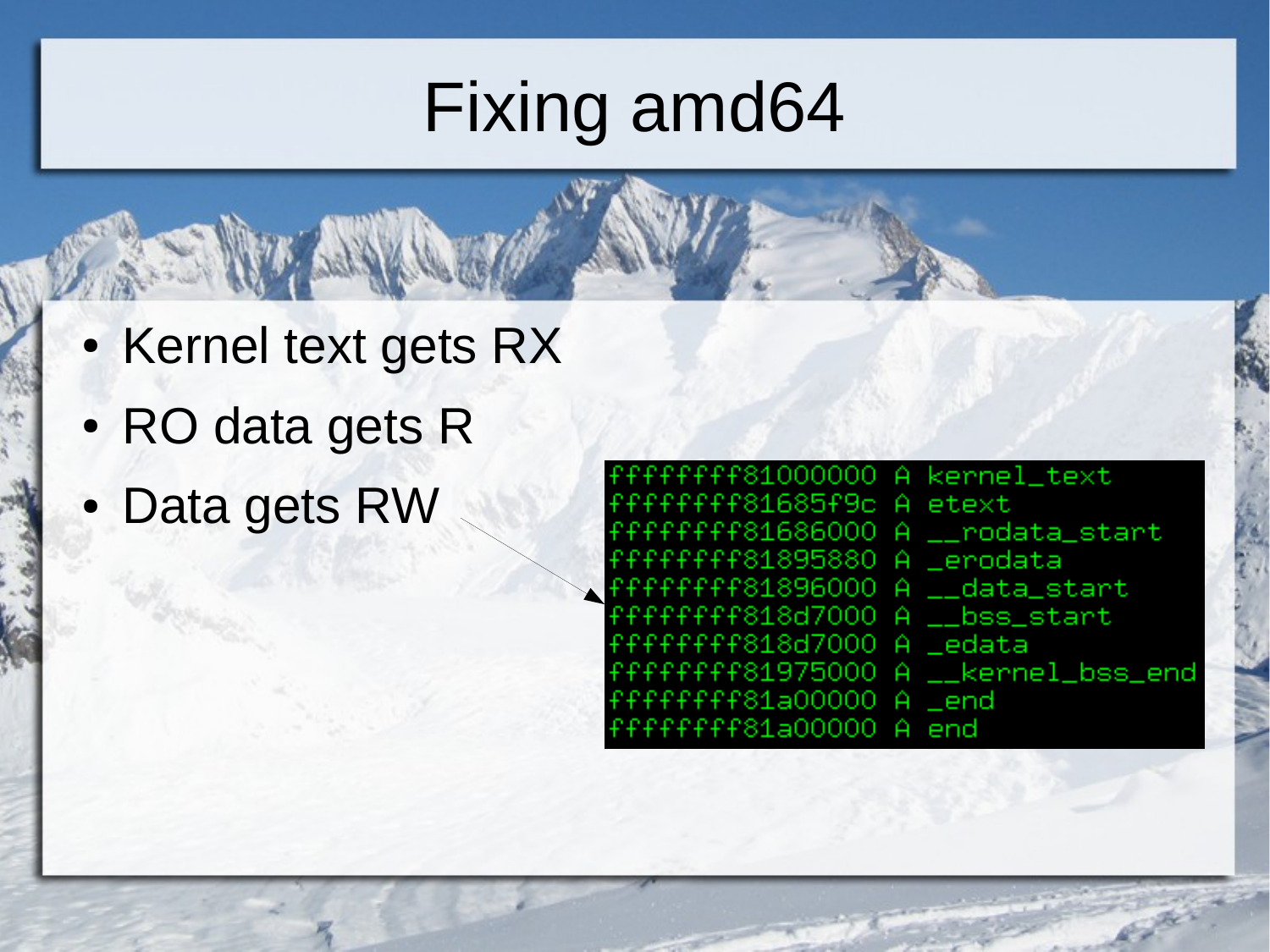- Kernel text gets RX
- RO data gets R
- Data gets RW
- Padding at the end gets R

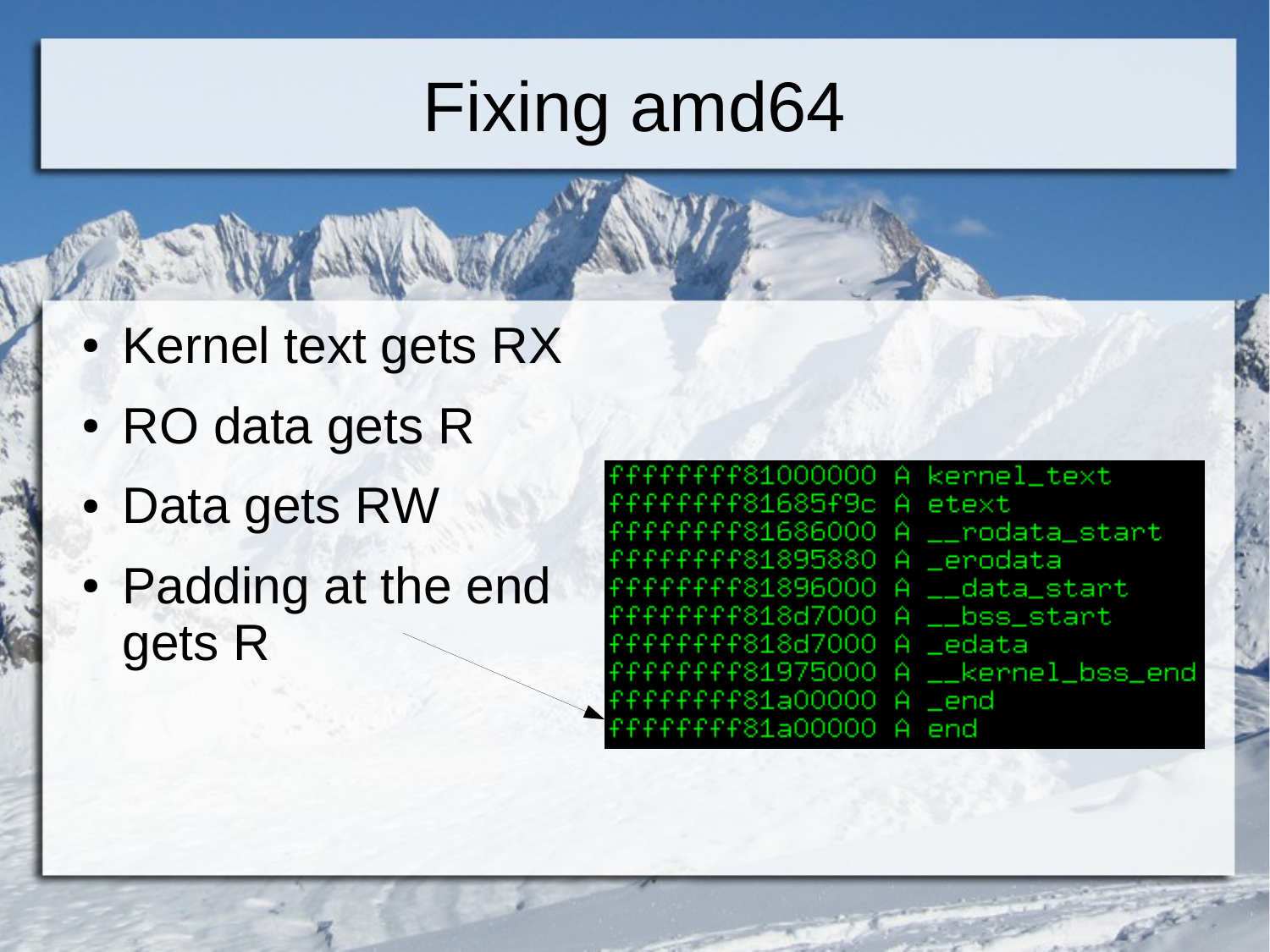- Before this, everything had X permissions, and some of the subdivisions didn't exist
	- That means data was RWX!

• Slowly, I fixed all this over the course of several months

– Subdivide, apply permissions, repeat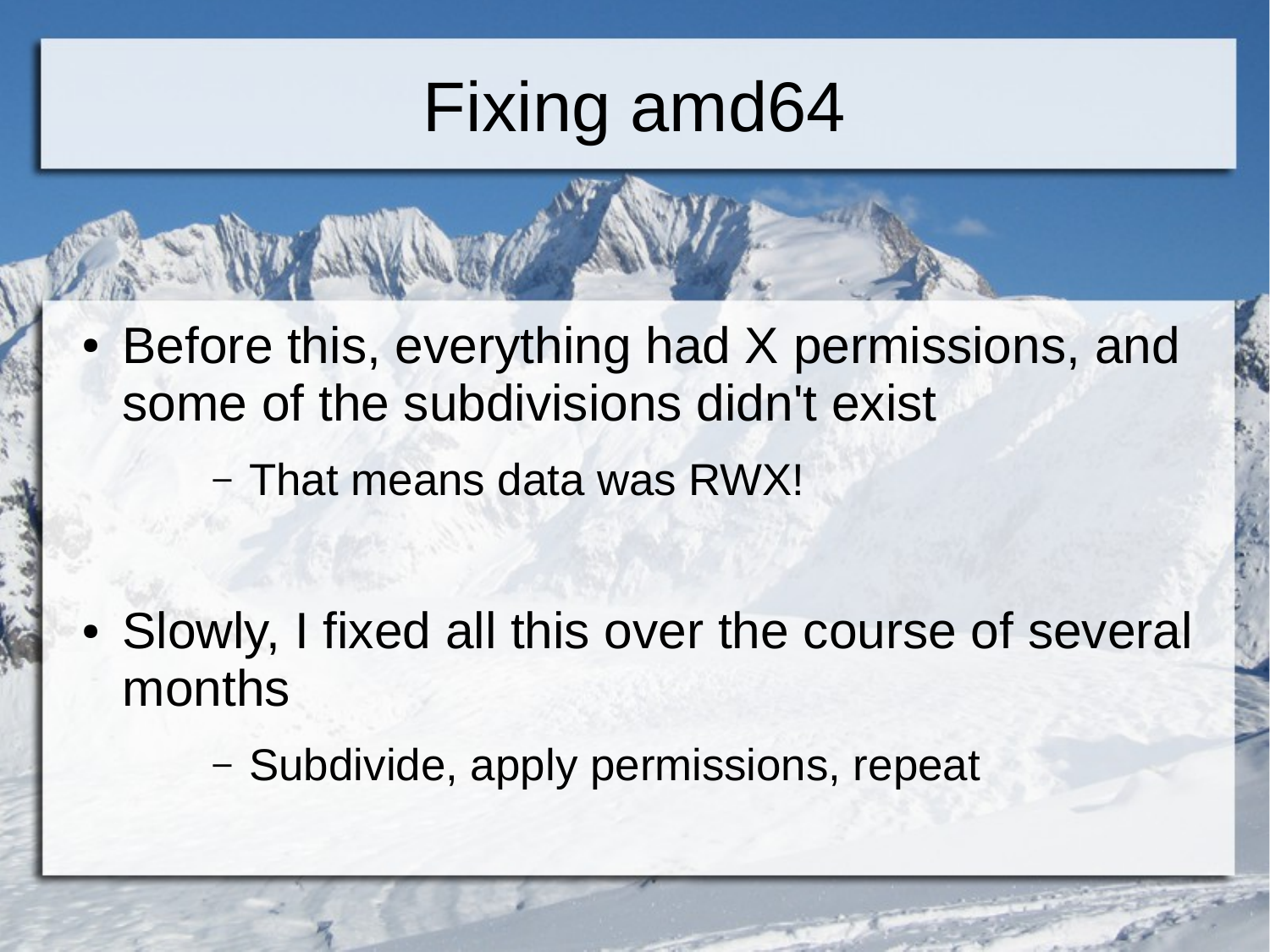- I fixed a few other things while I had the hood open
- ACPI resume trampoline
- MP spinup trampoline
	- Each trampoline was split into code and data/stack pages, with RX / RW perms.
	- Previously the trampolines were RWX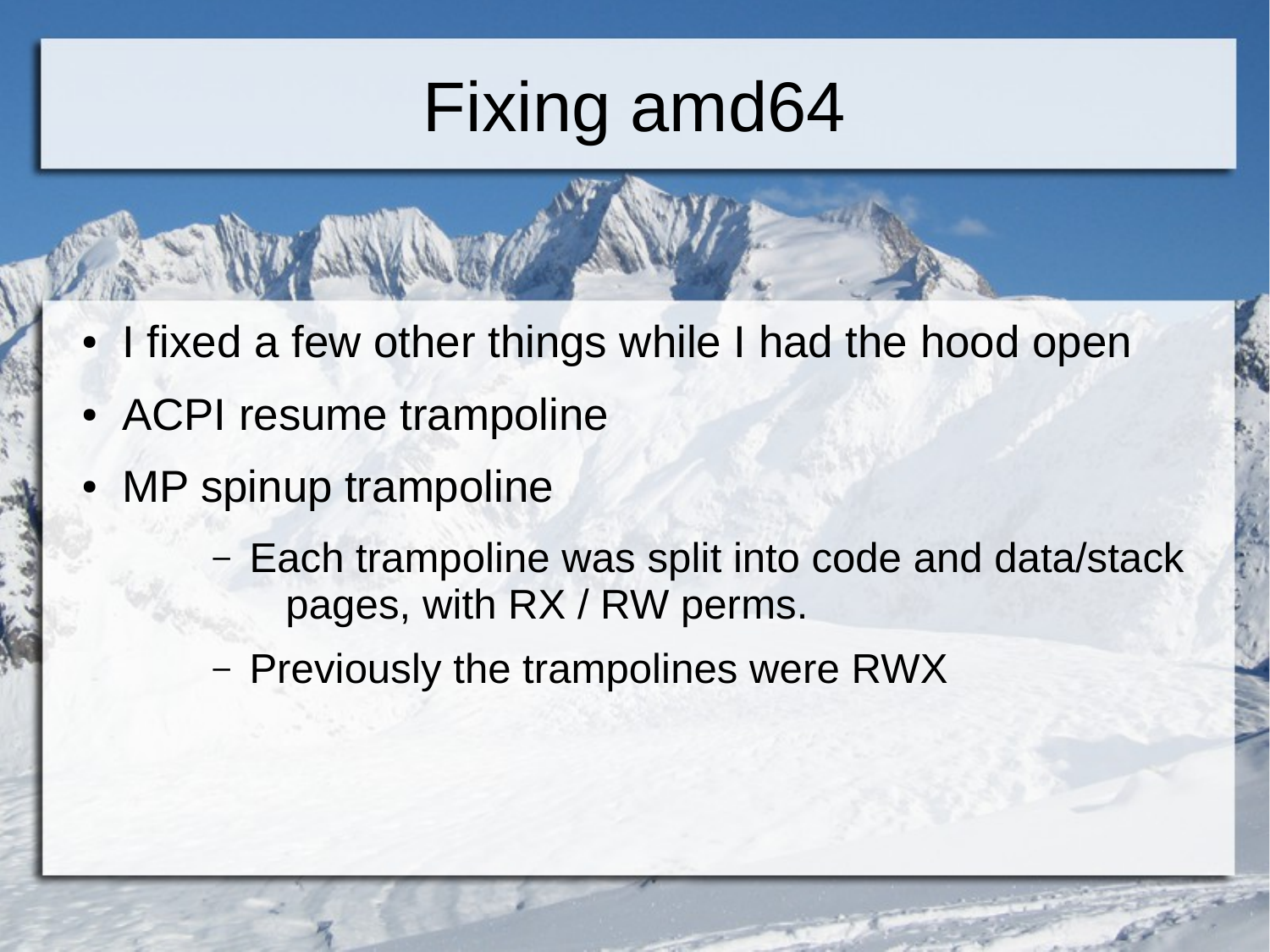• Page tables

– Page tables are now all NX

• APIC page

– APIC page was executable before, now it isn't

• And of course if we missed something, we'll fix it when it becomes known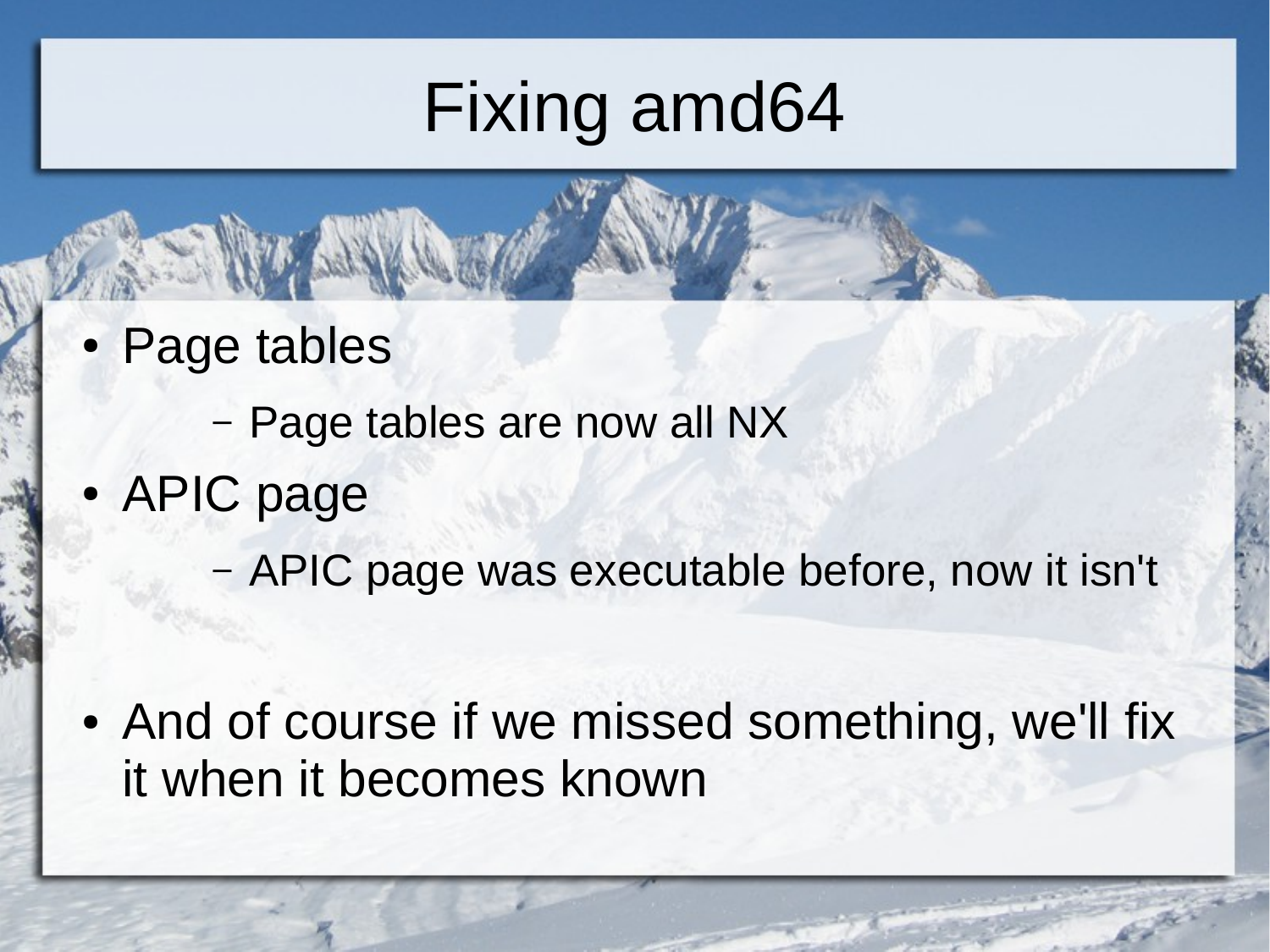## Verifying The Fixes

• How do you know if you did it right?

- A few ways ...
	- Fix permissions, then intentionally try to break them somewhere
		- Should panic or die
	- Dump all the page permissions and look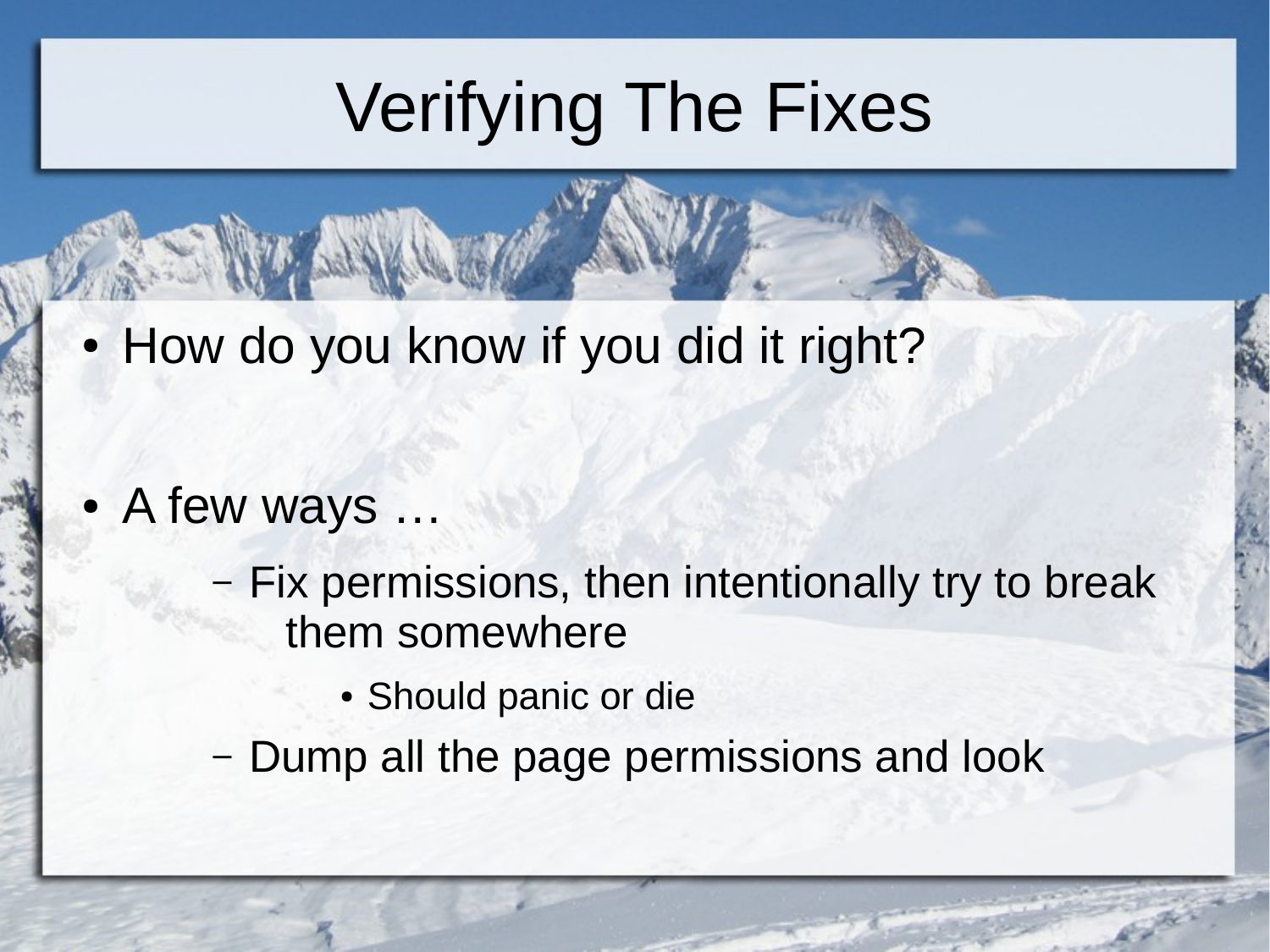# Verifying The Fixes

- Tools like gemu and bochs can directly inspect the page table structure
	- In qemu, "info tlb" shows this information
	- In bochs, "page" shows this information
- For example:

#### fffff81478000: 0000000001478000 XG-DA---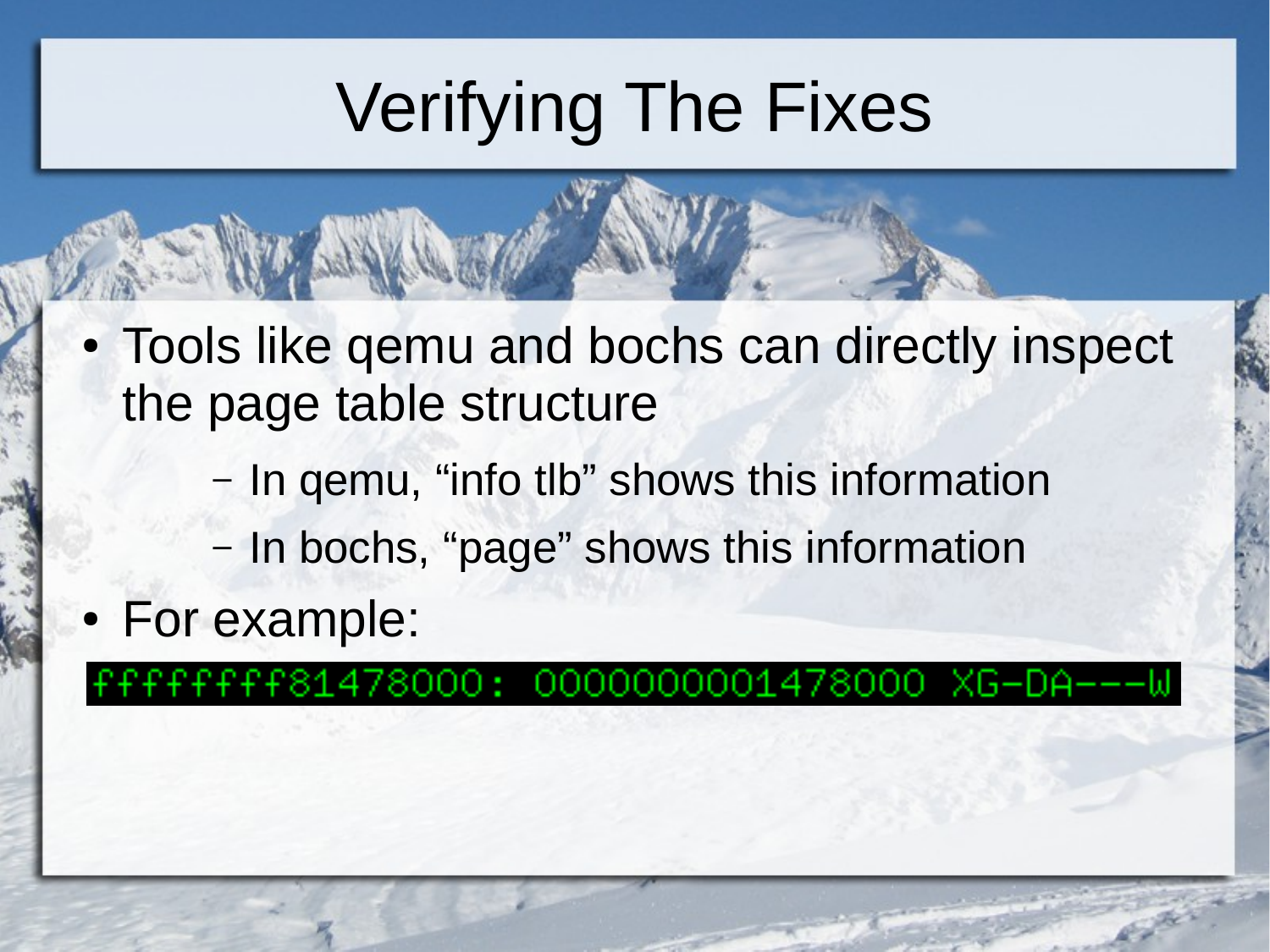# Verifying The Fixes

- Tools like gemu and bochs can directly inspect the page table structure
	- In qemu, "info tlb" shows this information
	- In bochs, "page" shows this information
- For example:

#### fffffff81478000: 0000000001478000 XG-DA---W

- Permissions here,  $W =$  write,
	- X = **no** execute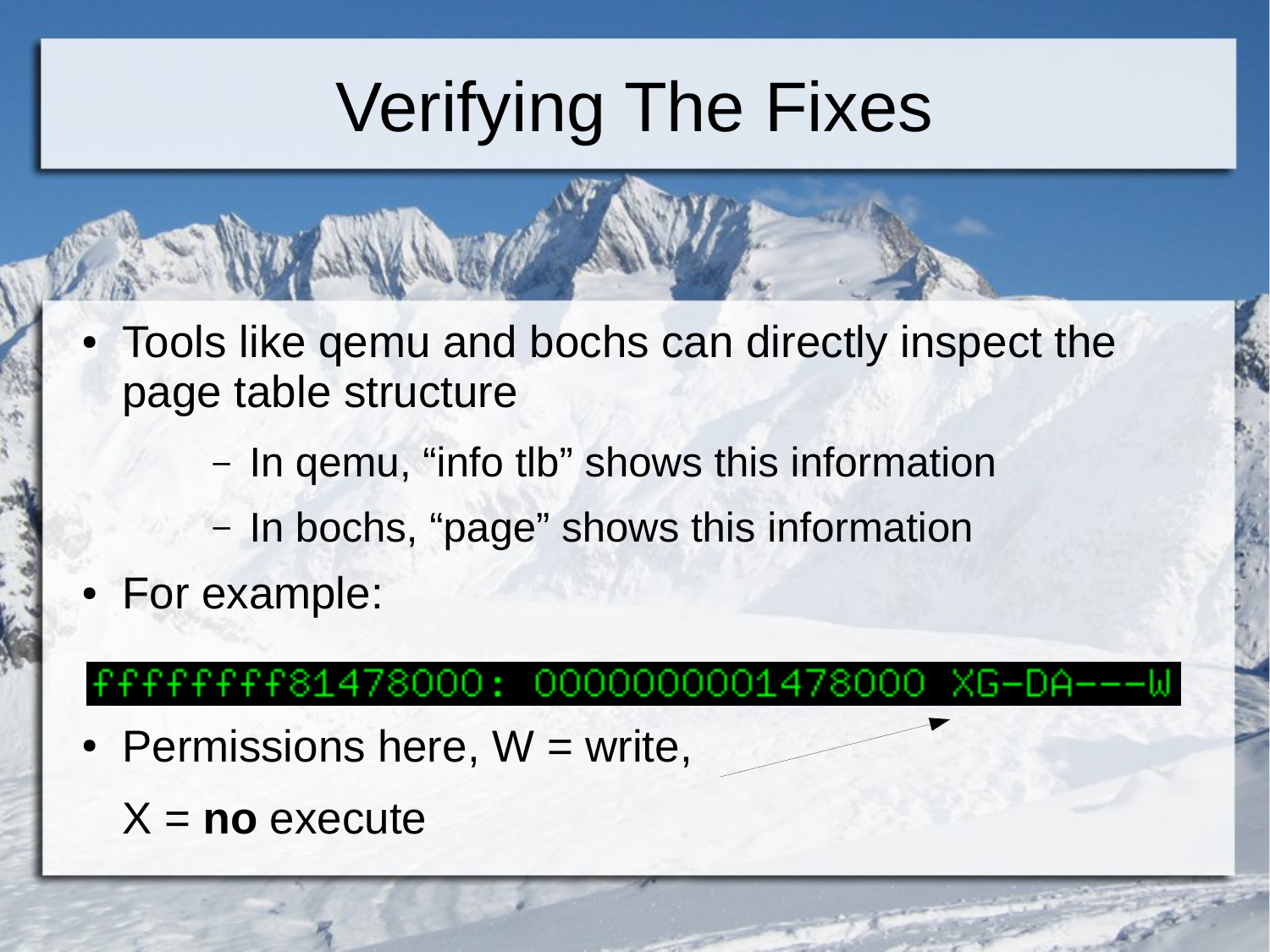- Someone challenged me over a beer to fix i386 next
	- I should have refused the beer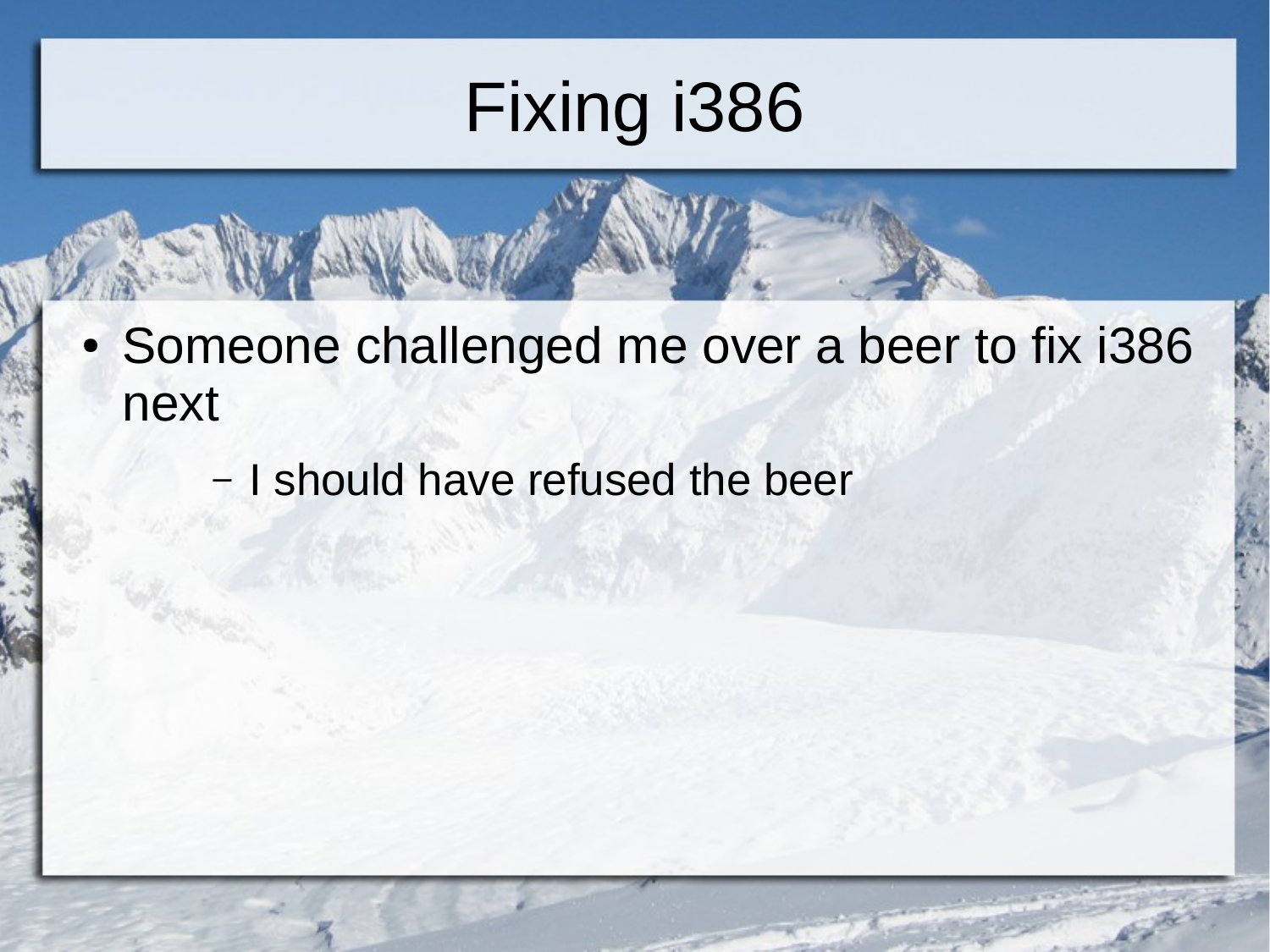- The memory map on i386 is similar to amd64
	- Smaller
	- No direct map
	- 3 level page table instead of 4
- Benefits from all of UVM's protections
	- Since UVM is machine independent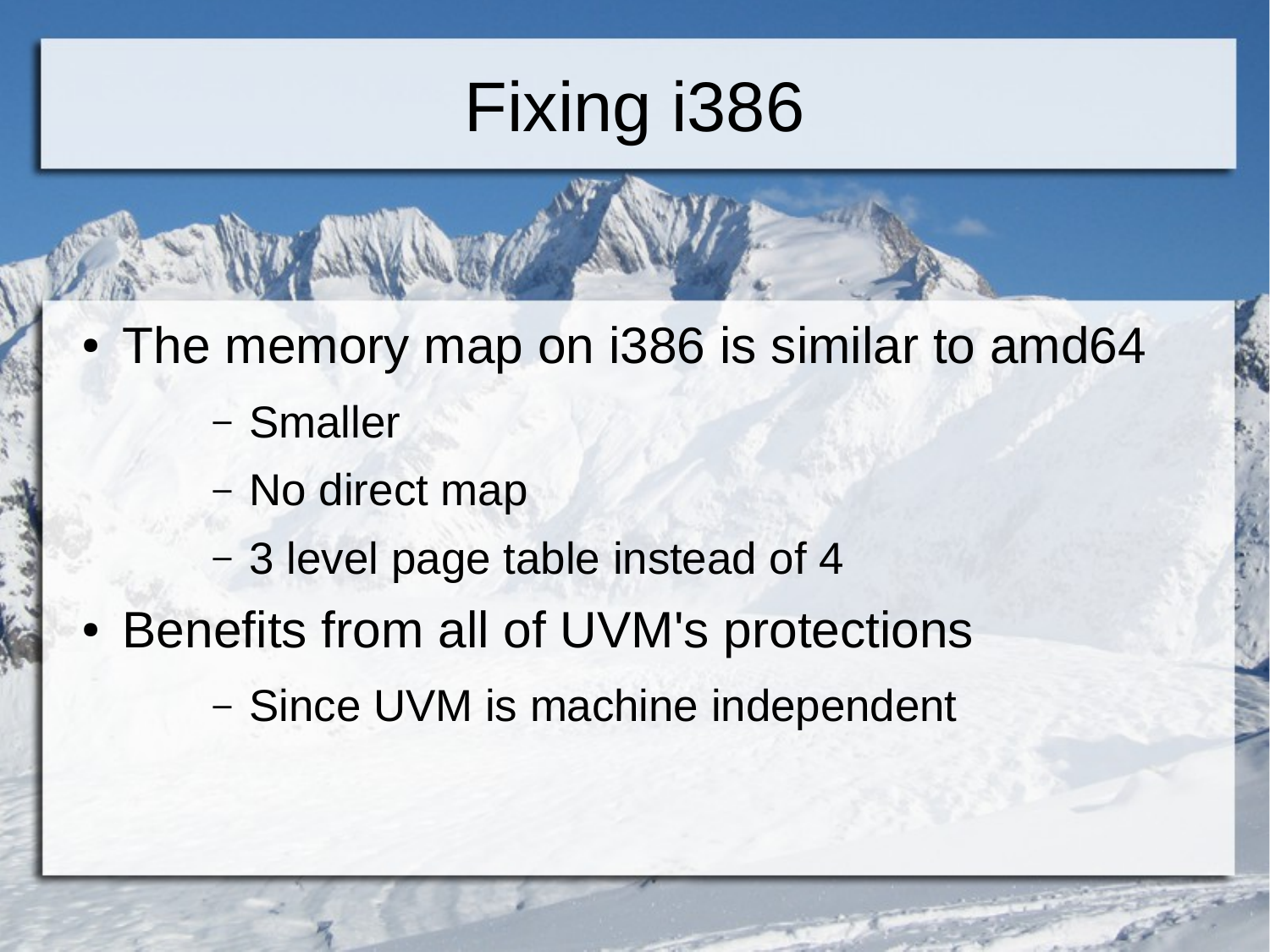• Our i386 pmap was very ancient – **NO** support for "NX" bit

• That meant every single page was executable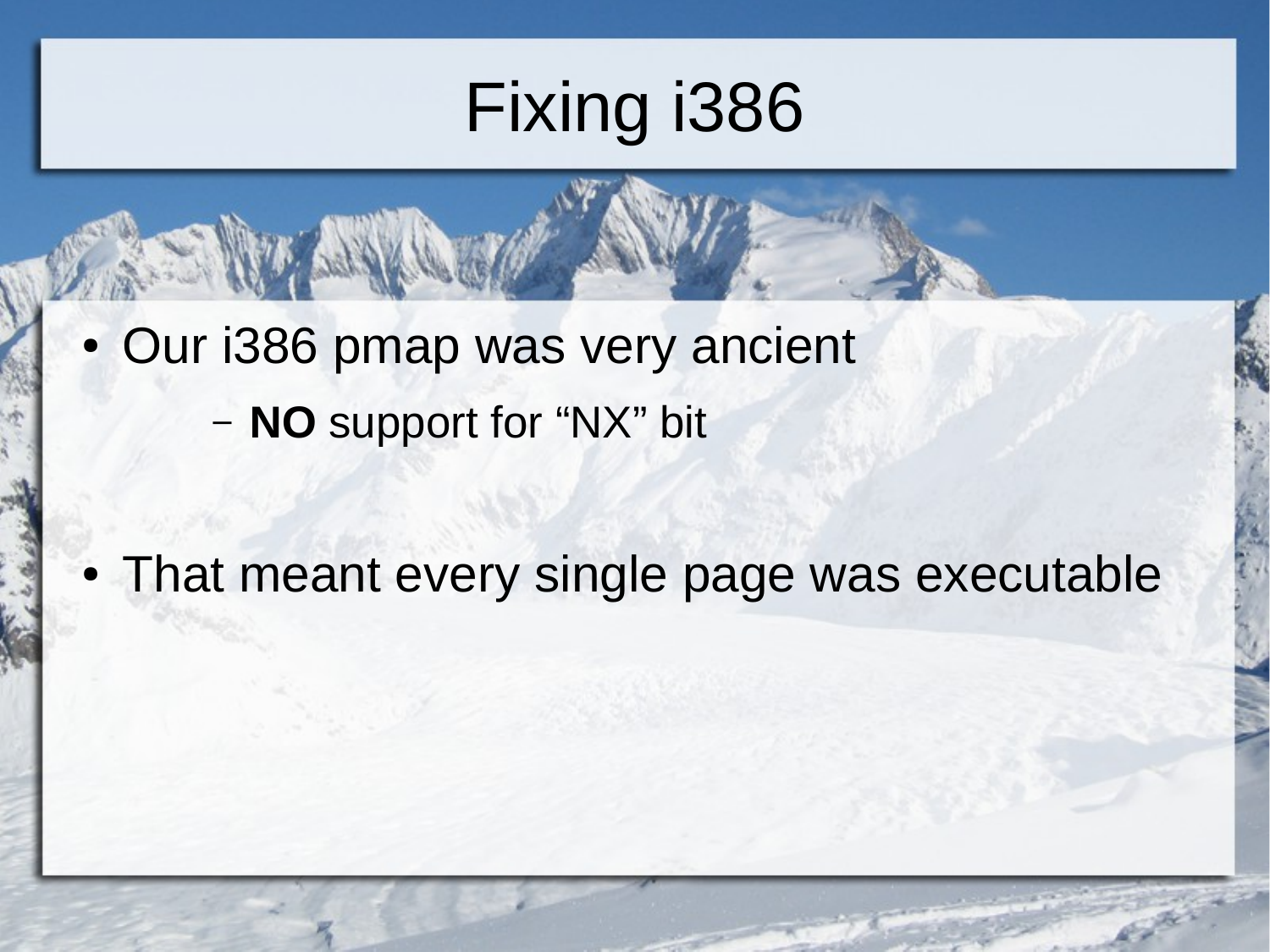- The first effort in fixing i386 was fixing its pmap
	- PAE page table
	- Has room for NX bit (if the hardware supports it)

- That took several months ...
	- Existing i386 PAE code was 10+ years old
	- Full of bugs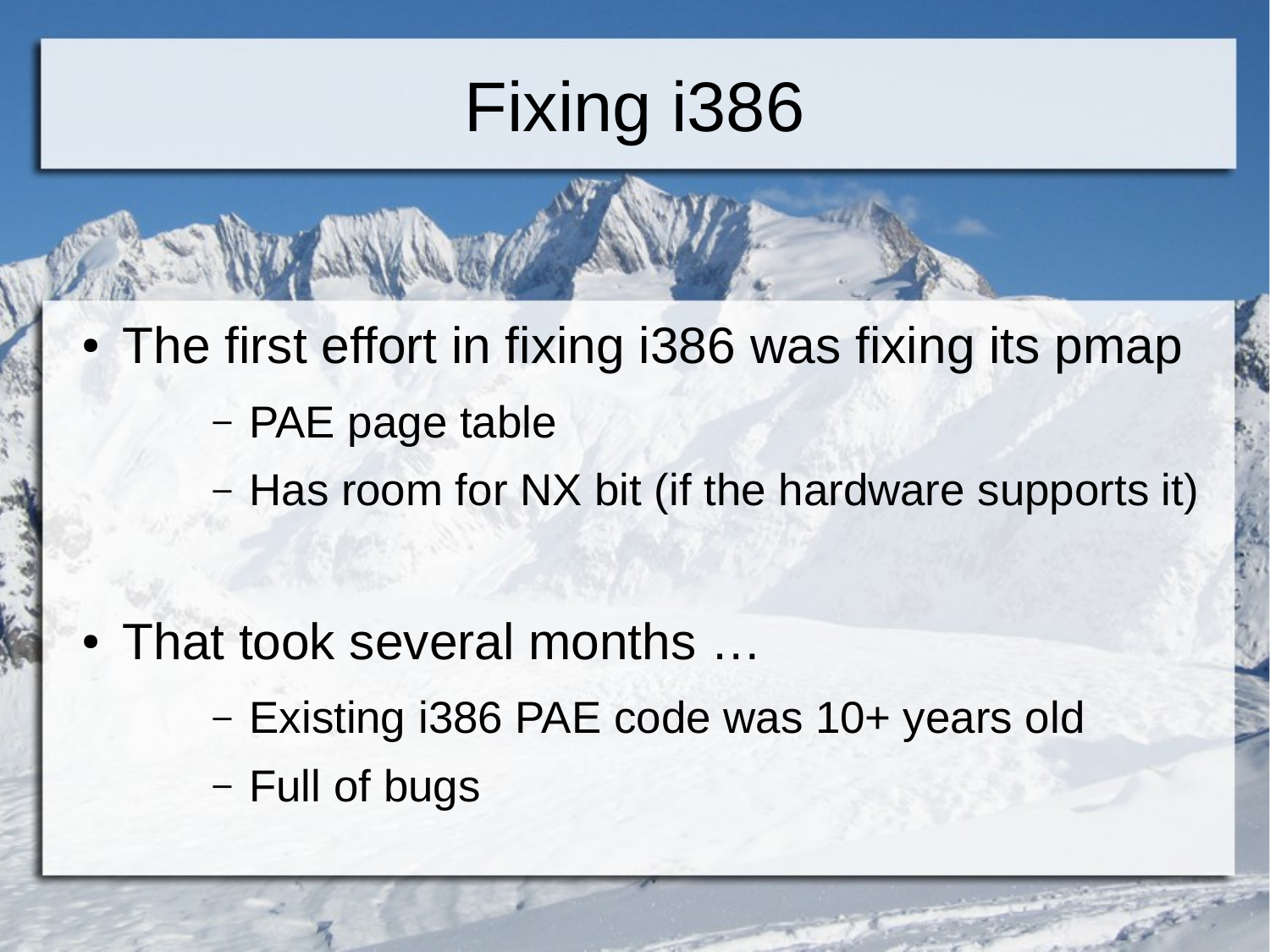- Legacy machines complicate things
	- Some i386 machines don't support PAE
	- Some i386 machines don't support NX

• We have to leave the "old" pmap and the "new" pmap available, and decide at boot which to use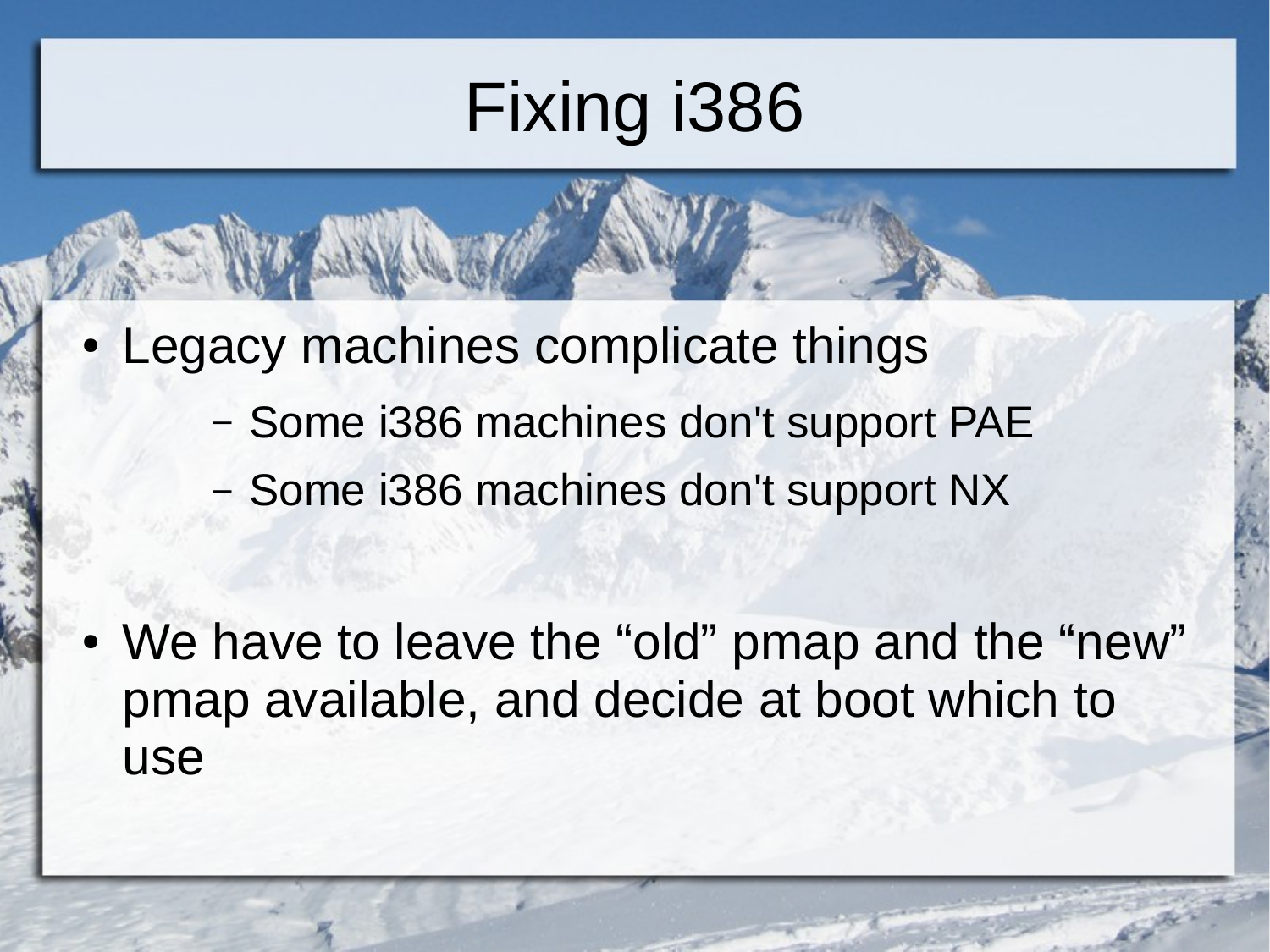#### $\cdot$  I flipped the switch to enable PAE on April 24<sup>th</sup>

#### evision 1.94° date: 2015/04/24 19:53:43; author: mlarkin; state: Exp; lines: +1 -3;

Enable PAE mode for those CPUs that support it. This allows us to use the NX bit for userland and kernel W^X. Unlike the previous c.2008 PAE  $\,$ experiment, this does not provide  $>$  4GB phys ram on i386 – PAE is solely. being used for NX capability this time. If you need  $>$  4GB phys, use amd64  $\,$ 

Userland W^X was committed yesterday by kettenis@, and we will shortly start reworking the kernel like we did for amd64 a few months back to get kernel W^X.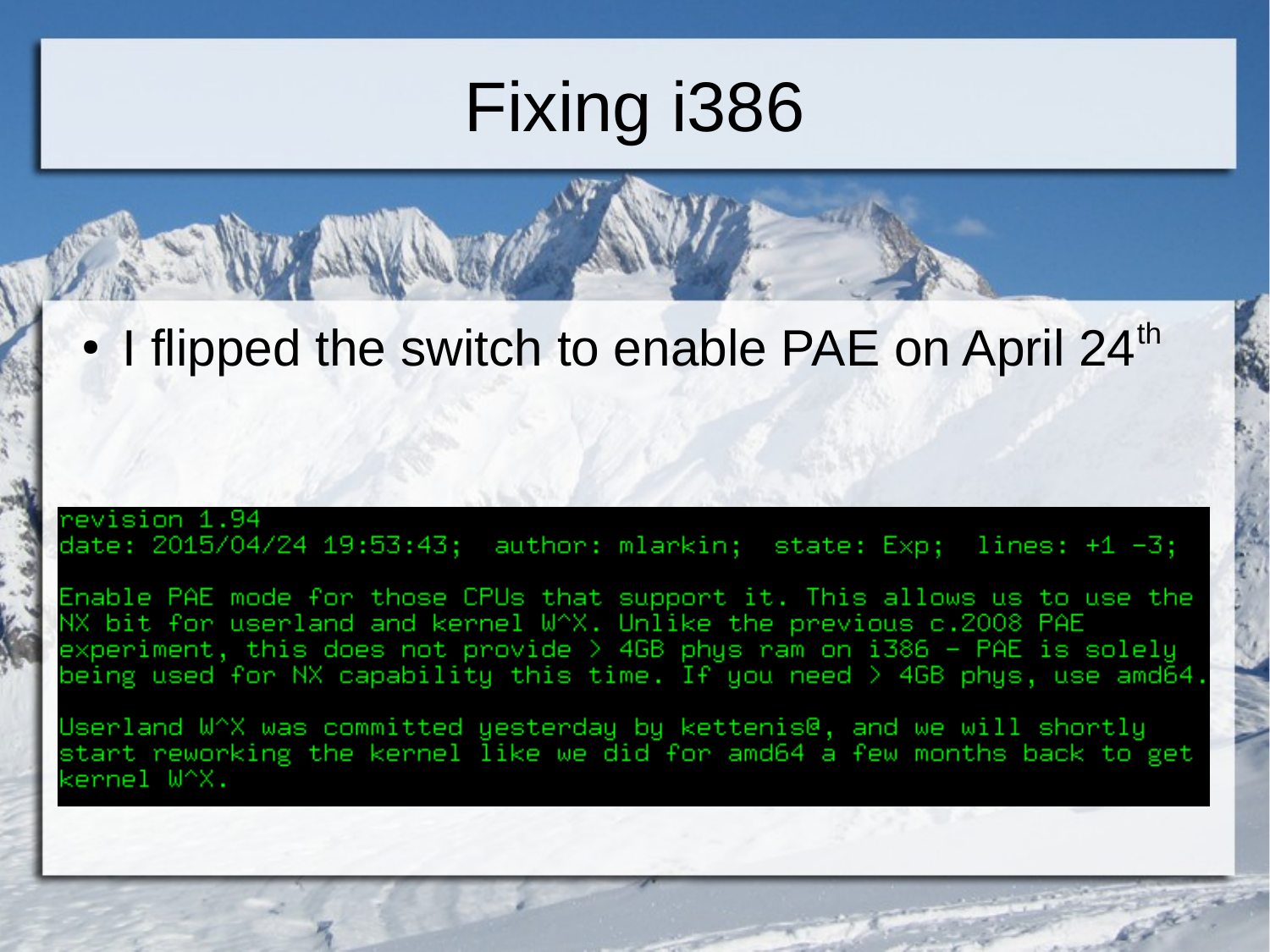$\bullet$  Now that we had a way to enforce our W^X policy in hardware, a similar effort was made to subdivide and protect the kernel

- Second time (first was amd64) went much faster
	- But I got distracted by something called vmm ...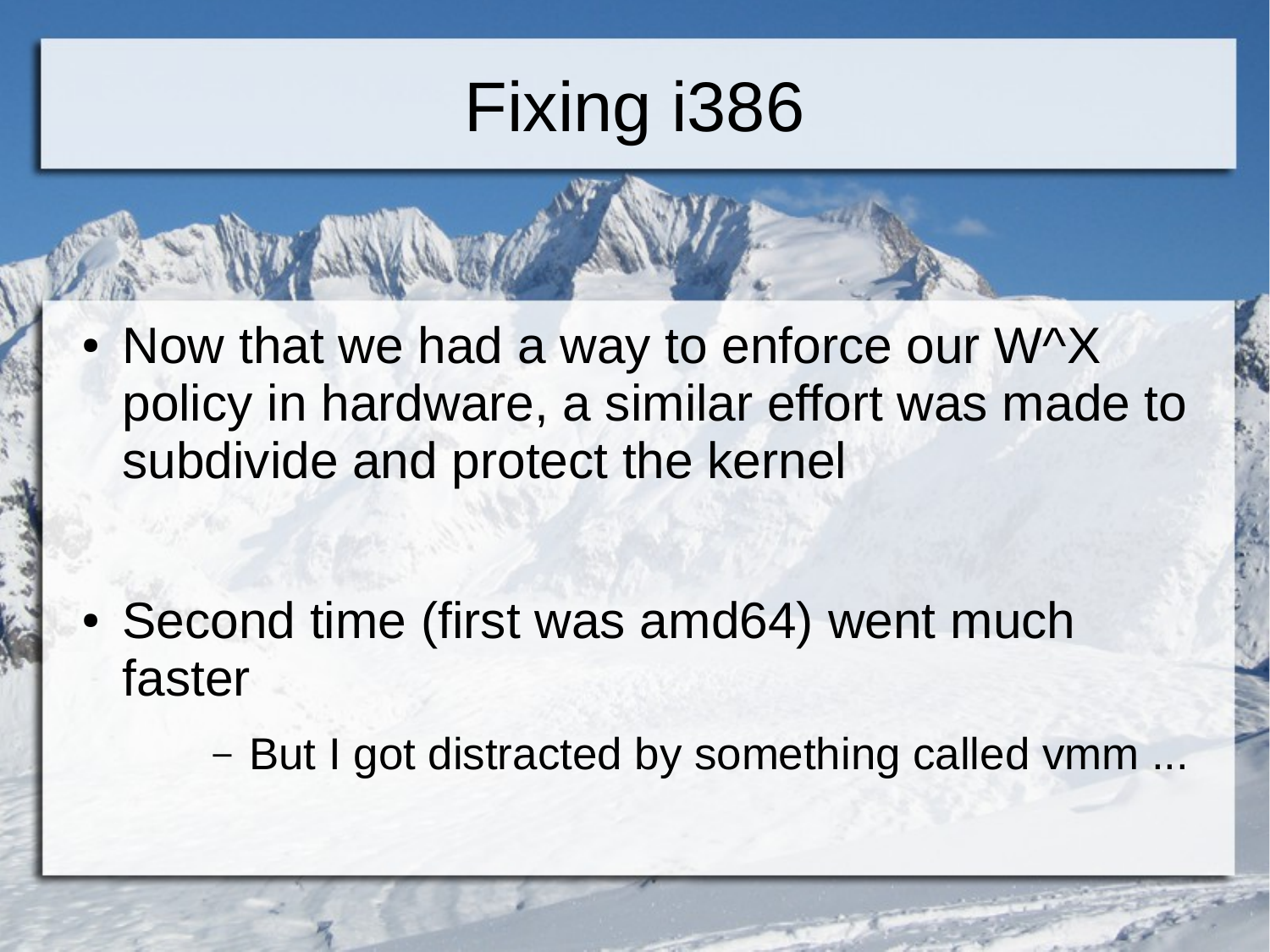• After enough urging by Theo, I spent a few days "finishing" i386 and committed the rest in August:

revision 1.161 date: 2015/08/25 04:57:31; author: mlarkin; state: Exp; lines: +5 -5;

Enforce kernel w^x policy by properly setting NX (as needed) for kernel text, PTEs, .rodata, data, bss and the symbol regions. This has been in snaps for a while with no reported fallout.

The APTE space and MP/ACPI trampolines will be fixed next.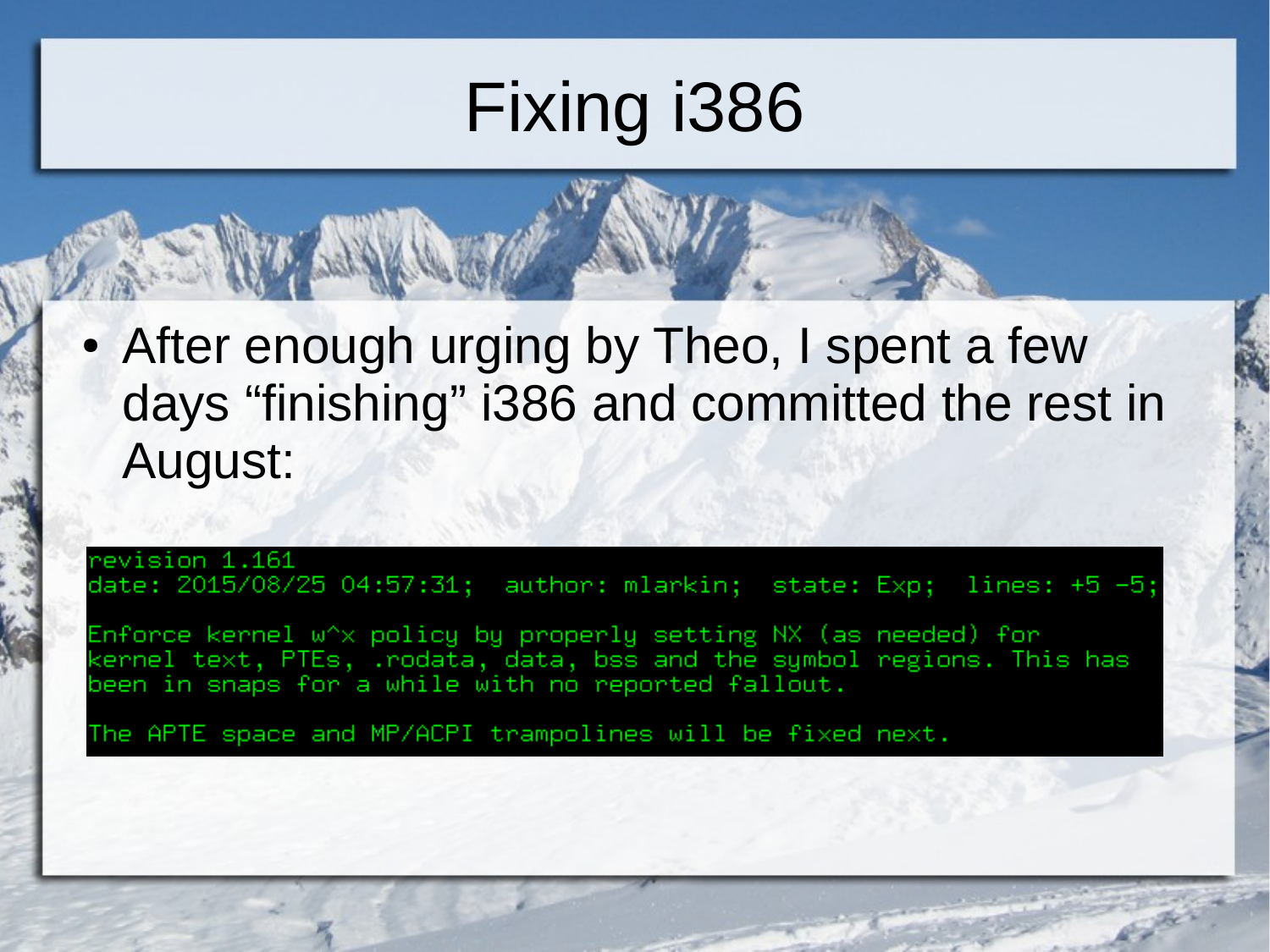## Finishing i386

- Alas, bug reports soon started appearing
	- Weird boot issues
	- Hangs
	- Reboots

• Unlike amd64, i386 still uses the machine BIOS for various things, and it wasn't protected right – Yuck.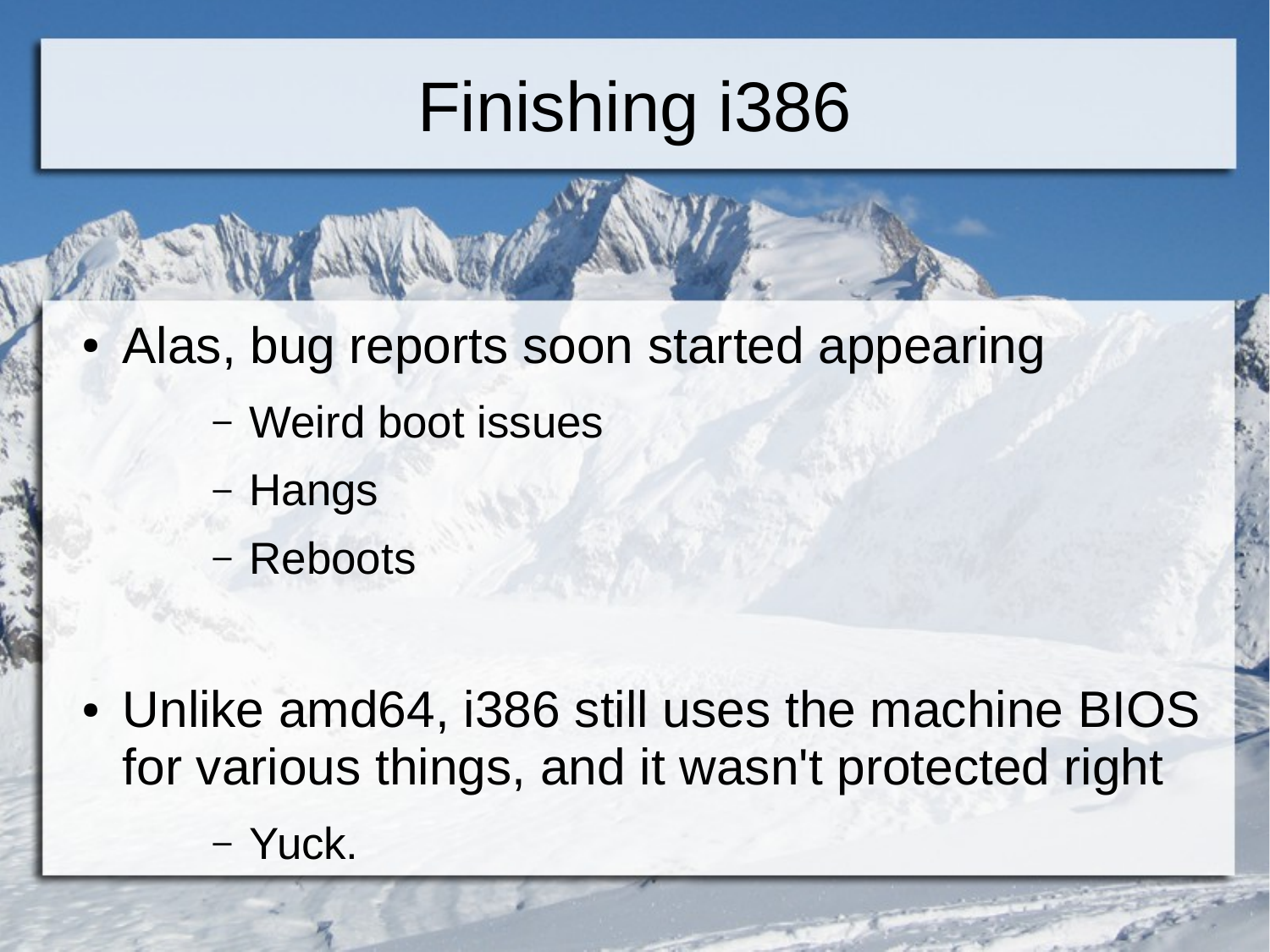### Finishing i386

- Unfortunately, we needed to relax some of our page permissions in a region called the ISA hole
	- Sits after 640KB physical memory
	- Contains BIOS ROMs and other goo

- On amd64, we map this whole region NX
- On i386, it needs X permissions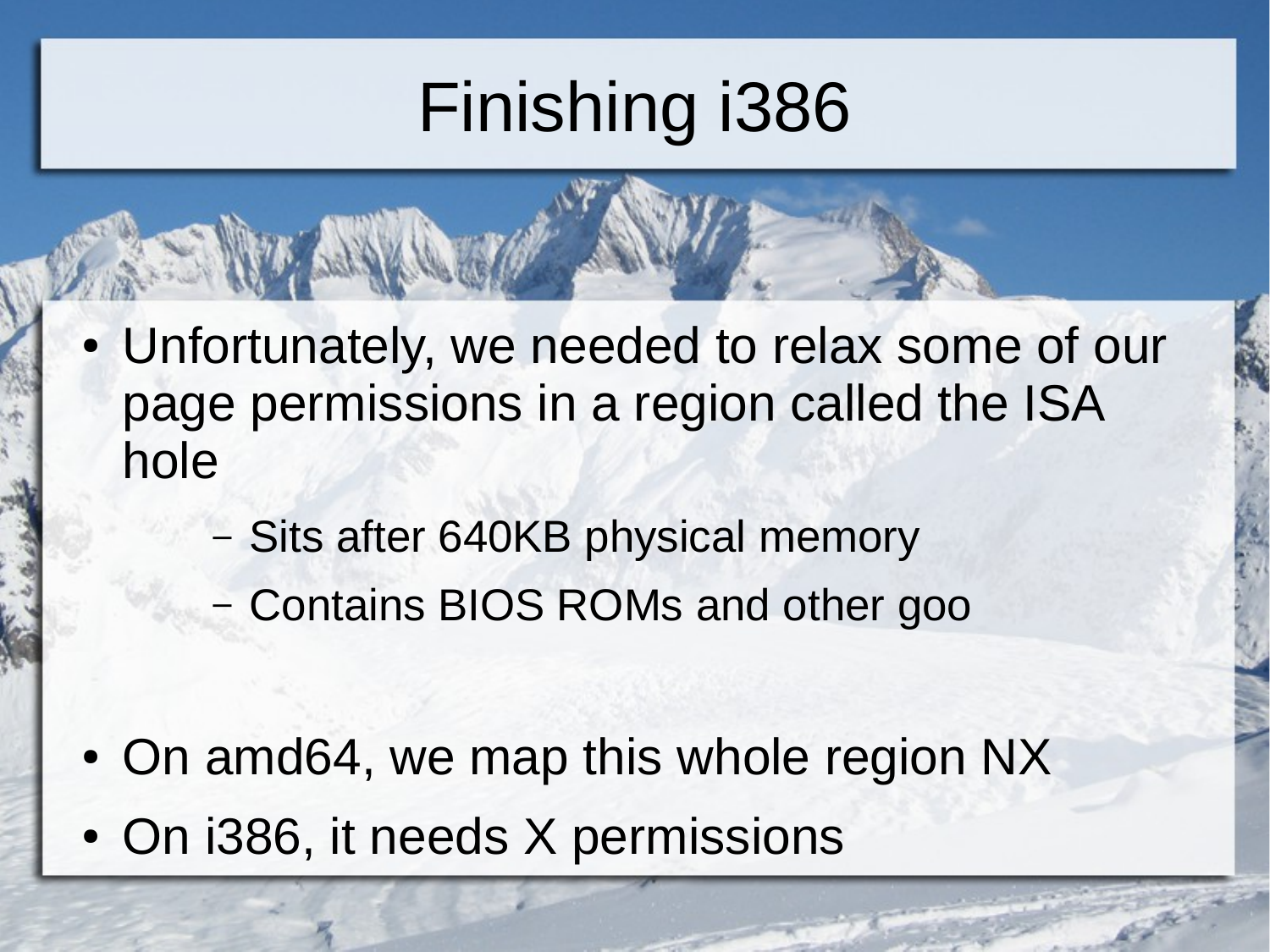#### Current Status

- amd64 is complete from what I can tell
	- Userland / kernel W^X
	- If someone finds a wrong mapping, I'd love to know about that
- **I386 is mostly complete** 
	- Userland / kernel W^X
		- Left in old "line in the sand" mode for now
	- A few lingering BIOS bugs
	- Trampolines need to be split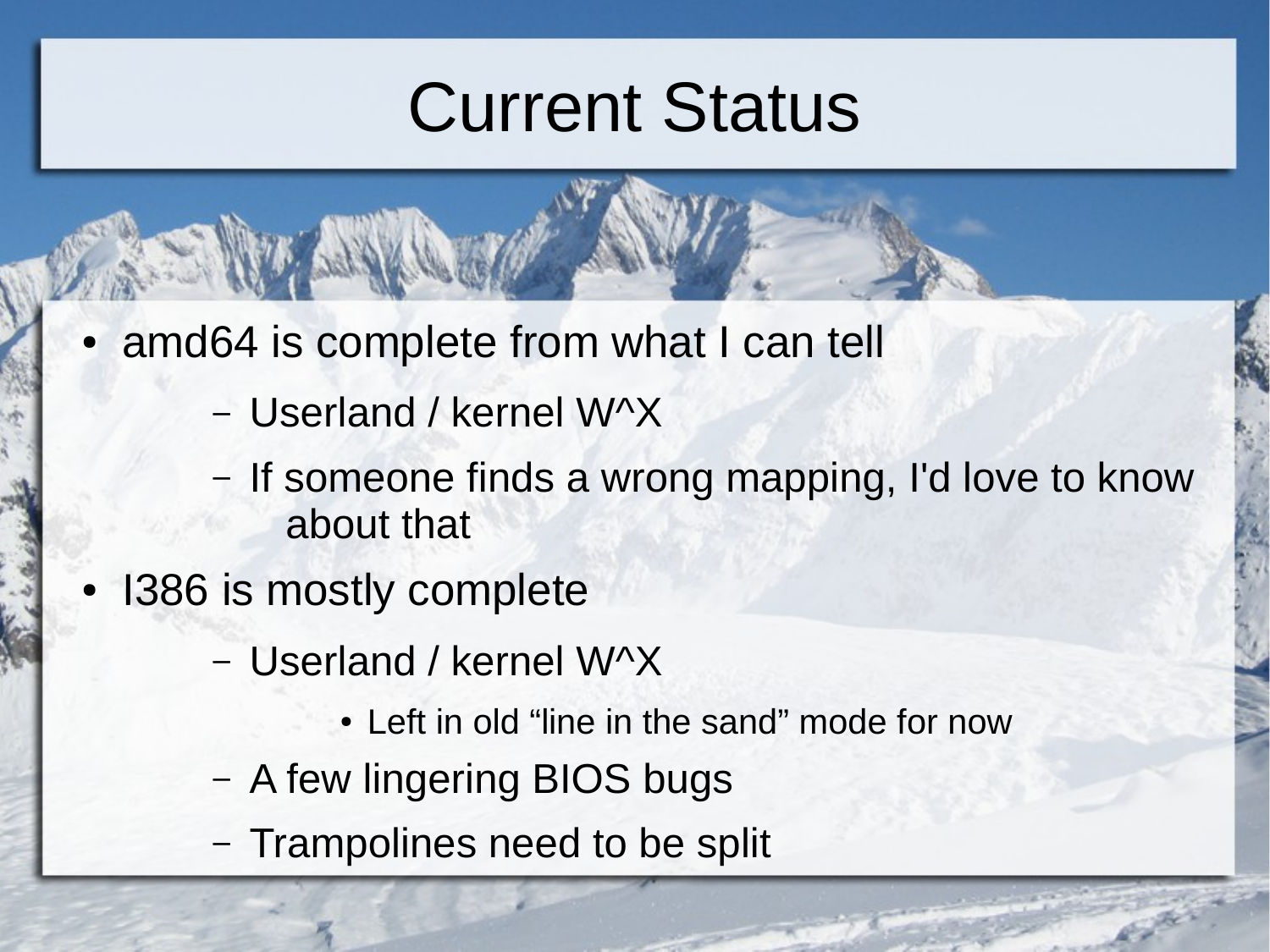#### Wrapping Up

- This was supposed to be a 1 month effort
	- "How hard could it possibly be?"
- I viewed it as a *correctness* fix, not a security fix

• After all the pages had proper  $W^{\wedge}X$ permissions, how many violators did we find in OpenBSD code on amd64?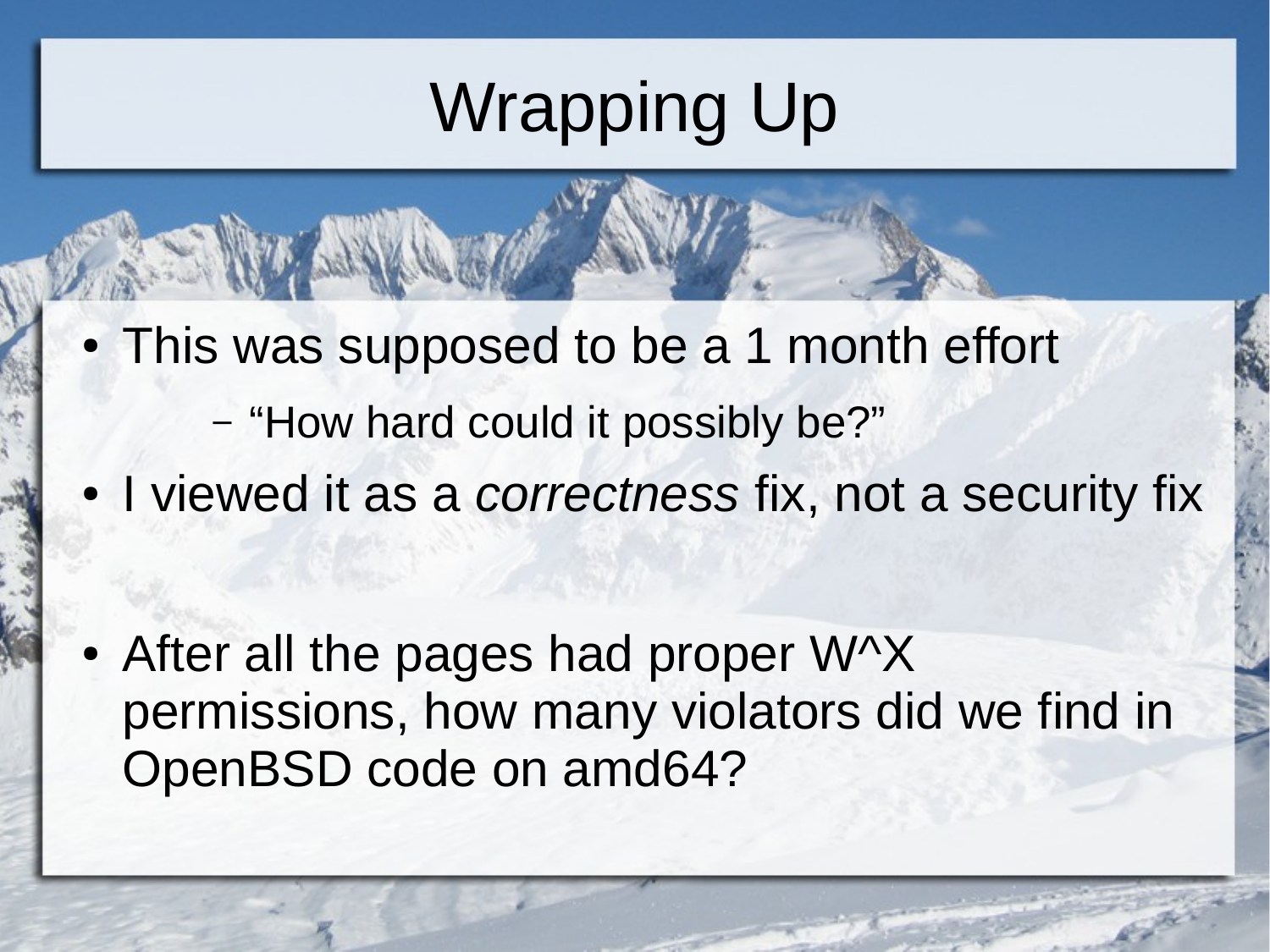### Wrapping Up

- This was supposed to be a 1 month effort
	- "How hard could it possibly be?"
- I viewed it as a *correctness* fix, not a security fix

- After all the pages had proper  $W^{\wedge}X$ permissions, how many violators did we find in OpenBSD code on amd64?
	- ZERO.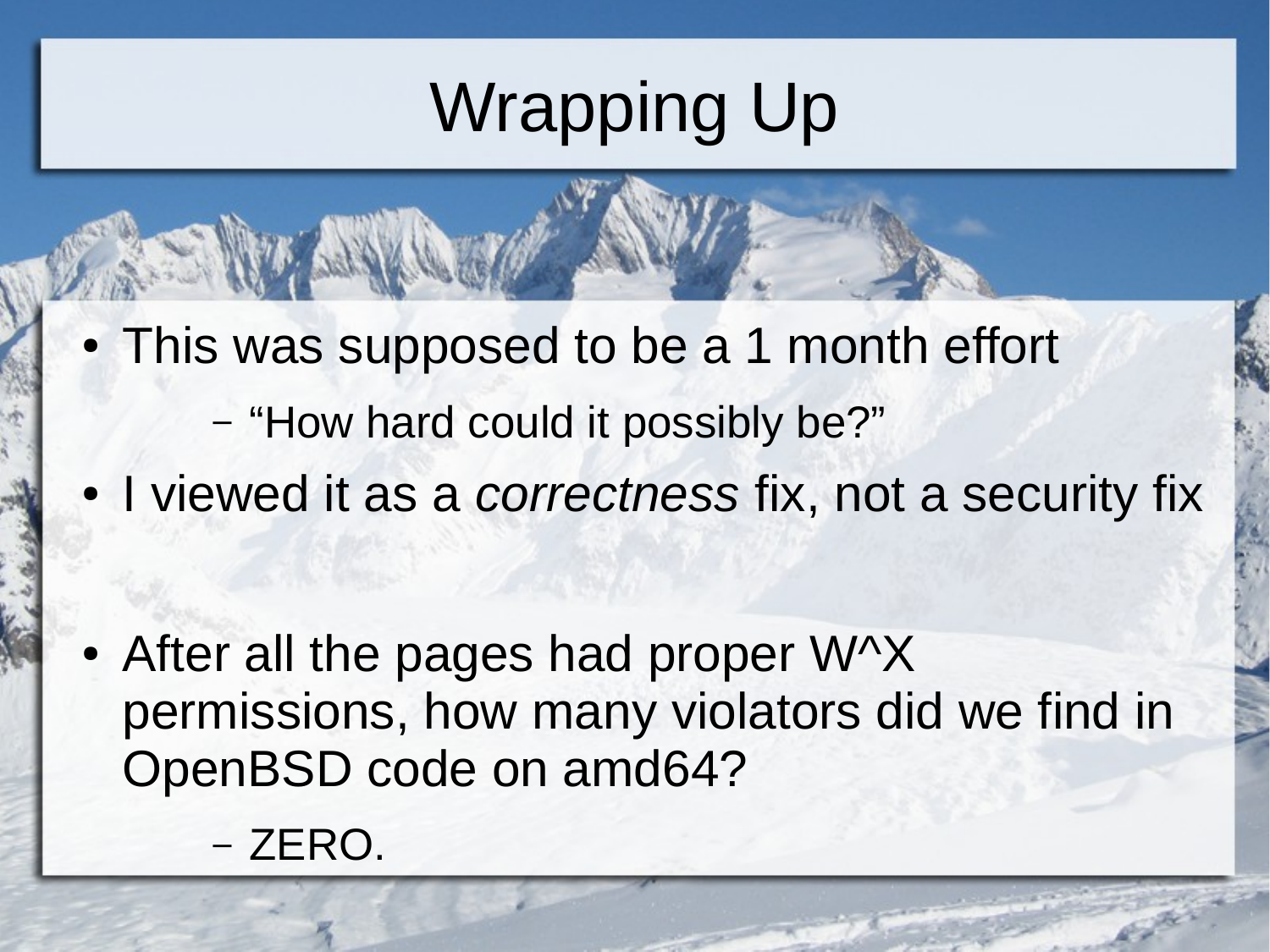## Wrapping Up

- Keep in mind...
	- Nothing is a silver bullet
	- It's a cost analysis, and the cost is really low on this one.